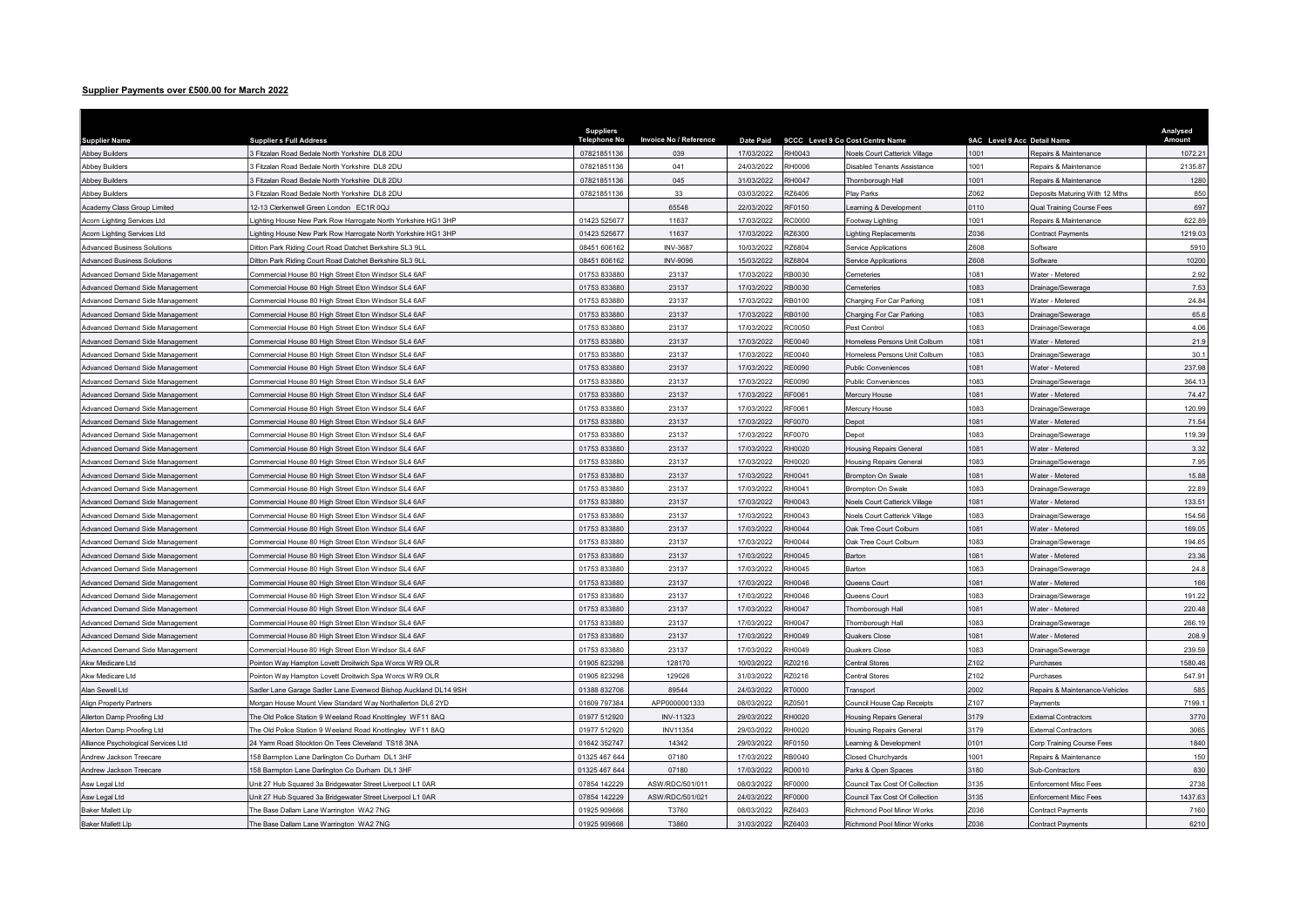|                                                                            |                                                                                                                          | <b>Suppliers</b>    |                               |                          |                  |                                   |                             |                                            | Analysed |
|----------------------------------------------------------------------------|--------------------------------------------------------------------------------------------------------------------------|---------------------|-------------------------------|--------------------------|------------------|-----------------------------------|-----------------------------|--------------------------------------------|----------|
| <b>Supplier Name</b>                                                       | <b>Supplier s Full Address</b>                                                                                           | <b>Telephone No</b> | <b>Invoice No / Reference</b> | <b>Date Paid</b>         |                  | 9CCC Level 9 Co Cost Centre Name  | 9AC Level 9 Acc Detail Name |                                            | Amount   |
| Ba Training Solutions Ltd                                                  | Commerce Road Lynch Wood Peterborough Cambs PE2 6LR                                                                      | 0207 112 8982       | 1115                          | 31/03/2022               | RF0150           | Learning & Development            | 0110                        | Qual Training Course Fees                  | 745      |
| <b>Bottomline Technologies</b>                                             | 600 Arlington Business Park Theale Reading Berkshire RG7 4SA                                                             | 0870 081 8250       | UKINV-305601                  | 23/03/2022               | RF0099           | <b>Business Support</b>           | 3396                        | Direct Computer Costs                      | 499.15   |
| ottomline Technologies                                                     | 600 Arlington Business Park Theale Reading Berkshire RG7 4SA                                                             | 0870 081 8250       | UKINV-311478                  | 31/03/2022               | RF0099           | <b>Business Support</b>           | 396                         | lirect Computer Costs                      | 499.15   |
| <b>Camex Computers Limited</b>                                             | Dalegarth Avenue West Derby Liverpool L12 0AJ                                                                            |                     | 1269                          | 24/03/2022               | RB0083           | Dry Recycling                     | 3396                        | lirect Computer Costs                      | 600      |
| Campbell Associates Ltd                                                    | Sonitus House 5b Chelmsford Road Ind Estate Great Dunmow Essex CM6 1HD                                                   | 01371 871030        | 27446                         | 17/03/2022               | RB0056           | Noise & Nuisance                  | 3001                        | Equipment Purchase                         | 645      |
| Catterick Richmond & Colburn Community Librar                              | 10a Queens Road Richmond North Yorshire DJ 10 4AF                                                                        |                     | <b>INV-0084</b>               | 17/03/2022               | RF0109           | Customer Services                 | 1061                        | Rents (Expenditure)                        | 1250     |
| Certas Energy Uk Ltd T/A Carlton Fuels                                     | 302 Bridgewater Place Brichwood Park Warrington Cheshire WA3 6XG                                                         |                     | 6954701                       | 15/03/2022               | RZ0218           | Ops Richmondshire Diesel          | Z102                        | Purchases                                  | 5983.5   |
| Certas Energy Uk Ltd T/A Carlton Fuels                                     | 302 Bridgewater Place Brichwood Park Warrington Cheshire WA3 6XG                                                         |                     | 7000644                       | 22/03/2022               | RZ0218           | Ops Richmondshire Diesel          | Z102                        | Purchases                                  | 7167.73  |
| Certas Energy Uk Ltd T/A Carlton Fuels                                     | 02 Bridgewater Place Brichwood Park Warrington Cheshire WA3 6XG                                                          |                     | 7011418                       | 24/03/2022               | RH0049           | Quakers Close                     | 1053                        |                                            | 3180.8   |
| Certas Energy Uk Ltd T/A Carlton Fuels                                     | 02 Bridgewater Place Brichwood Park Warrington Cheshire WA3 6XG                                                          |                     | 7059620                       | 24/03/2022               | RZ0218           | Ops Richmondshire Diese           | 2102                        | <sup>2</sup> urchases                      | 8319.19  |
| Cinfa Business Limited                                                     | inance Department 77 Mansell Street London E1 8AN                                                                        | 02075435887         | 3162396                       | 17/03/2022               | RF0113           | <b>Finance Section</b>            | 3058                        | looks & Publications                       | 3860     |
| Cipfa Business Limited                                                     | inance Department 77 Mansell Street London E1 8AN                                                                        | 02075435887         | 3163080                       | 03/03/2022               | RF0113           | <b>Finance Section</b>            | 3561                        | <b>iubscriptions</b>                       | 1285     |
| Civica Uk Ltd                                                              | Castlegate House Castlegate Drive Dudley West Midlands DY1 4TD                                                           | 01384 453400        | C/PY237494                    | 10/03/2022               | 376804           | Service Applications              | Z608                        | Software                                   | 685      |
| Clive O'Neill                                                              | 40 Carleton Drive Darlington DL3 9QP                                                                                     | 07969791409         | 24/03/2022                    | 31/03/2022               | RB0083           | Dry Recycling                     | 3180                        | <b>Sub-Contractors</b>                     | 525      |
| Coolspirit Ltd                                                             | 24 The Bridge Business Centre Beresford Way Chesterfield S41 9FG                                                         | 01246 454222        | 1032088                       | 22/03/2022               | RZ6824           | Corporate Infrastructure          | Z612                        | roiect Costs                               | 1781.25  |
| Craemer Uk I td                                                            | Craemer House Hortonwood 1 Telford Shropshire TF1 7GN                                                                    |                     | 3042423                       | 17/03/2022               | RZ6201           | Waste Management                  | 2036                        | Contract Payments                          | 8910     |
| Cruse Bereavement Support                                                  | Jnit 0.1 One Victoria Villas Richmond TW9 2GW                                                                            |                     | #INV-1577                     | 24/03/2022               | RF0150           | Learning & Development            | 0114                        | Fechnical Training                         | 1200     |
| Daisy Corporate Services Trading Ltd                                       | indred House Lindred Road Business Park Nelson Lancashire BB9 5SR                                                        |                     | 11440031                      | 22/03/2022               | RB0059           | Environmental Health Section      | 3305                        | Felephones - Fax Machine                   | 23.5     |
| Daisy Corporate Services Trading Ltd                                       | indred House Lindred Road Business Park Nelson Lancashire BB9 5SR                                                        |                     | 11440031                      | 22/03/2022               | RB0089           | Waste & Street Scene Section      | 3302                        | Felephones - Office                        | 31.93    |
| Daisy Corporate Services Trading Ltd                                       | indred House Lindred Road Business Park Nelson Lancashire BB9 5SR                                                        |                     | 11440031                      | 22/03/2022               | RD0010           | Parks & Open Spaces               | 3312                        | mergency Telephones                        | 36.36    |
| Daisy Corporate Services Trading Ltd                                       | indred House Lindred Road Business Park Nelson Lancashire BB9 5SR                                                        |                     | 11440031                      | 22/03/2022               | <b>RE0030</b>    | l ifeline                         | 3302                        | <b>Felephones - Office</b>                 | 152.69   |
| Daisy Corporate Services Trading Ltd                                       | indred House Lindred Road Business Park Nelson Lancashire BB9 5SR                                                        |                     | 11440031                      | 22/03/2022               | RE0030           | Lifeline                          | 3303                        | Felephones - Private                       | 17.95    |
| Daisy Corporate Services Trading Ltd                                       | indred House Lindred Road Business Park Nelson Lancashire BB9 5SR                                                        |                     | 11440031                      | 22/03/2022               | RF0040           | Homeless Persons Unit Colburn     | 3302                        | Telephones - Office                        | 31.79    |
| Daisy Corporate Services Trading Ltd                                       | indred House Lindred Road Business Park Nelson Lancashire BB9 5SR                                                        |                     | 11440031                      | 22/03/2022               | RF0061           | Mercury House                     | 3302                        | Felephones - Office                        | 43.92    |
| Daisy Corporate Services Trading Ltd                                       | indred House Lindred Road Business Park Nelson Lancashire BB9 5SR                                                        |                     | 11440031                      | 22/03/2022               | RF0070           | Depot                             | 3308                        | Telephones - Security Alarm                | 29.28    |
| Daisy Corporate Services Trading Ltd                                       | indred House Lindred Road Business Park Nelson Lancashire BB9 5SR                                                        |                     | 11440031                      | 22/03/2022               | RH0004           | Hra Supervision & Management      | 3304                        | Telephones - Coin Box                      | 14.64    |
| Daisy Corporate Services Trading Ltd                                       | indred House Lindred Road Business Park Nelson Lancashire BB9 5SF                                                        |                     | 11440031                      | 22/03/2022               | RH0041           | <b>Brompton On Swak</b>           | 3302                        | Felephones - Office                        | 17.32    |
| Daisy Corporate Services Trading Ltd                                       | indred House Lindred Road Business Park Nelson Lancashire BB9 5SR                                                        |                     | 11440031                      | 22/03/2022               | RH0044           | Oak Tree Court Colburn            | 3302                        | Telephones - Office                        | 29.28    |
| <b>Daisy Corporate Services Trading Ltd</b>                                | indred House Lindred Road Business Park Nelson Lancashire BB9 5SR                                                        |                     | 11440031                      | 22/03/2022               | RH0046           | Queens Court                      | 3302                        | Telephones - Office                        | 14.64    |
| Daisy Corporate Services Trading Ltd                                       | indred House Lindred Road Business Park Nelson Lancashire BB9 5SR                                                        |                     | 11440031                      | 22/03/2022               | RH0046           | Queens Court                      | 3303                        | elephones - Private                        | 14.64    |
| Daisy Corporate Services Trading Ltd                                       | indred House Lindred Road Business Park Nelson Lancashire BB9 5SR                                                        |                     | 11440031                      | 22/03/2022               | <b>RH0047</b>    | Thornborough Hall                 | 3302                        | Telephones - Office                        | 31.16    |
| Daisy Corporate Services Trading Ltd                                       | indred House Lindred Road Business Park Nelson Lancashire BB9 5SR                                                        |                     | 11440031                      | 22/03/2022               | RH0049           | Quakers Close                     | 3302                        | Telephones - Office                        | 25.7     |
| Darlington Borough Council                                                 | C/O Xentrall Shared Services Po Box 877 Income Team (Ian Craig) Bayheath House TS19 1JA                                  | 01642 52838         | 4085086                       | 10/03/2022               | RF0139           | egal                              | 4107                        | bc Sla                                     | 25761    |
| Darlington Borough Council                                                 | C/O Xentrall Shared Services Po Box 877 Income Team (Ian Craig) Bayheath House TS19 1JA                                  | 01642 528385        | 4088050                       | 15/03/2022               | RF0139           | Legal                             | 4107                        | Dbc Sla                                    | 1433     |
| Defence Infrastructure Organisation                                        | Ministry Of Defence Dio Rosyth Hilton Road Rosyth KY11 2BL                                                               | 01383 648076        | 1150846                       | 24/03/2022               | RE0015           | Mod Leaseholds                    | 1061                        | Rents (Expenditure)                        | 2083.35  |
| Defence Infrastructure Organisation                                        | linistry Of Defence Dio Rosyth Hilton Road Rosyth KY11 2BL                                                               | 01383 648076        | 1150850                       | 24/03/2022               | RE0015           | Mod Leaseholds                    | 1061                        | Rents (Expenditure)                        | 2083.35  |
| Defence Infrastructure Organisation                                        | Ministry Of Defence Dio Rosyth Hilton Road Rosyth KY11 2BL                                                               | 01383 648076        | 1150851                       | 24/03/2022               | <b>RE0015</b>    | Mod Leaseholds                    | 1061                        | Rents (Expenditure)                        | 2083.35  |
|                                                                            |                                                                                                                          | 01383 648076        | 1150853                       |                          |                  |                                   | 1061                        |                                            | 1130.96  |
| Defence Infrastructure Organisation<br>Defence Infrastructure Organisation | Ministry Of Defence Dio Rosyth Hilton Road Rosyth KY11 2BL<br>Ministry Of Defence Dio Rosyth Hilton Road Rosyth KY11 2BL | 01383 648076        | 1150854                       | 24/03/2022<br>24/03/2022 | RE0015<br>RF0015 | Mod Leaseholds<br>Mod Leaseholds  | 1061                        | Rents (Expenditure)<br>Rents (Expenditure) | 2083.35  |
|                                                                            |                                                                                                                          |                     |                               |                          |                  |                                   | 1061                        |                                            |          |
| Defence Infrastructure Organisation                                        | Ministry Of Defence Dio Rosyth Hilton Road Rosyth KY11 2BL                                                               | 01383 648076        | 1150855                       | 24/03/2022               | RE0015           | Mod Leaseholds                    |                             | <b>Rents (Expenditure)</b>                 | 1518.83  |
| Diamond Commercial Cleaning                                                | Office 7 Technology Court Newton Aycliffe DL5 6DQ                                                                        | 01325 301000        | 9219                          | 10/03/2022               | RH0046           | Queens Court                      | 3180<br>3180                | Sub-Contractors                            | 424      |
| <b>Diamond Commercial Cleaning</b>                                         | Office 7 Technology Court Newton Aycliffe DL5 6DQ                                                                        | 01325 301000        | 9219                          | 10/03/2022               | RH0049           | Quakers Close                     |                             | Sub-Contractors                            | 424      |
| <b>Digital Remit Limited</b>                                               | Ground Floor 129 Kennington Park Road London SE11 4JJ                                                                    | 01865 600906        | 2022030101                    | 24/03/2022               | RF0194           | <b>Business &amp; Community</b>   | 3124                        | <b>Consultancy Fees</b>                    | 6750     |
| <b>Digital Remit Limited</b>                                               | Ground Floor 129 Kennington Park Road London SE11 4JJ                                                                    | 01865 600906        | 2022030102                    | 24/03/2022               | RF0194           | <b>Business &amp; Community</b>   | 3124                        | Consultancy Fees                           | 14750    |
| D J Tucker Property Services Ltd                                           | Jnit 4 Zetland Buildings Longbeck Trading Estate Marske By The Sea Redcar TS11 6HB                                       | 01642 471369        | 1006                          | 15/03/2022               | R76603           | Adaptations                       | 7036                        | <b>Contract Payments</b>                   | 9545     |
| D J Tucker Property Services Ltd                                           | Init 4 Zetland Buildings Longbeck Trading Estate Marske By The Sea Redcar TS11 6HB                                       | 01642 471369        | 1016                          | 15/03/2022               | RZ6701           | Disabled Facilities Grants        | Z450                        | Capital Grants                             | 4798     |
| D.J Tucker Property Services Ltd                                           | Jnit 4 Zetland Buildings Longbeck Trading Estate Marske By The Sea Redcar TS11 6HB                                       | 01642 471369        | 1019                          | 22/03/2022               | RZ6701           | <b>Disabled Facilities Grants</b> | Z450                        | anital Grants                              | 2750     |
| D J Tucker Property Services Ltd                                           | Jnit 4 Zetland Buildings Longbeck Trading Estate Marske By The Sea Redcar TS11 6HB                                       | 01642 471369        | 1021                          | 22/03/2022               | RZ6701           | <b>Disabled Facilities Grants</b> | Z450                        | Capital Grants                             | 1245     |
| D S Croudace Property Maintenance                                          | 7 Prospect Terrace New Kyo Stanley Co Durham DH9 7TR                                                                     | 01207 282484        | 1135                          | 31/03/2022               | <b>RH0020</b>    | lousing Repairs General           | 3179                        | xternal Contractors                        | 1030     |
| D T Services Ltd                                                           | Jnit 10a Gothenburg Way Sutton Fields Industrial Estate Hull HU7 0YG                                                     | 01482 826505        | 5507                          | 24/03/2022               | RZ6603           | Adaptations                       | Z036                        | <b>Contract Payments</b>                   | 8627.26  |
| Easiaccess                                                                 | ederation Way Lancaster Road Dunston Tyne & Wear NE11 9JR                                                                | 0191 4602777        | 58640                         | 29/03/2022               | RZ6701           | <b>Disabled Facilities Grants</b> | Z450                        | apital Grants                              | 3198.31  |
| East Durham College                                                        | C/O Finance Department Willerby Grove Peterlee County Durham SR8 2RN                                                     | 1915188271          | 0000051837                    | 15/03/2022               | RF0150           | earning & Development             | 0114                        | Technical Training                         | 1230     |
| Eastern Shires Purchasing Organisation                                     | Barnsdale Way Grove Park Enderby Leicester LE19 1ES                                                                      | 0116 265 7884       | G1198375                      | 08/03/2022               | RB0030           | Cemeteries                        | 1051                        | Gas                                        | 86.01    |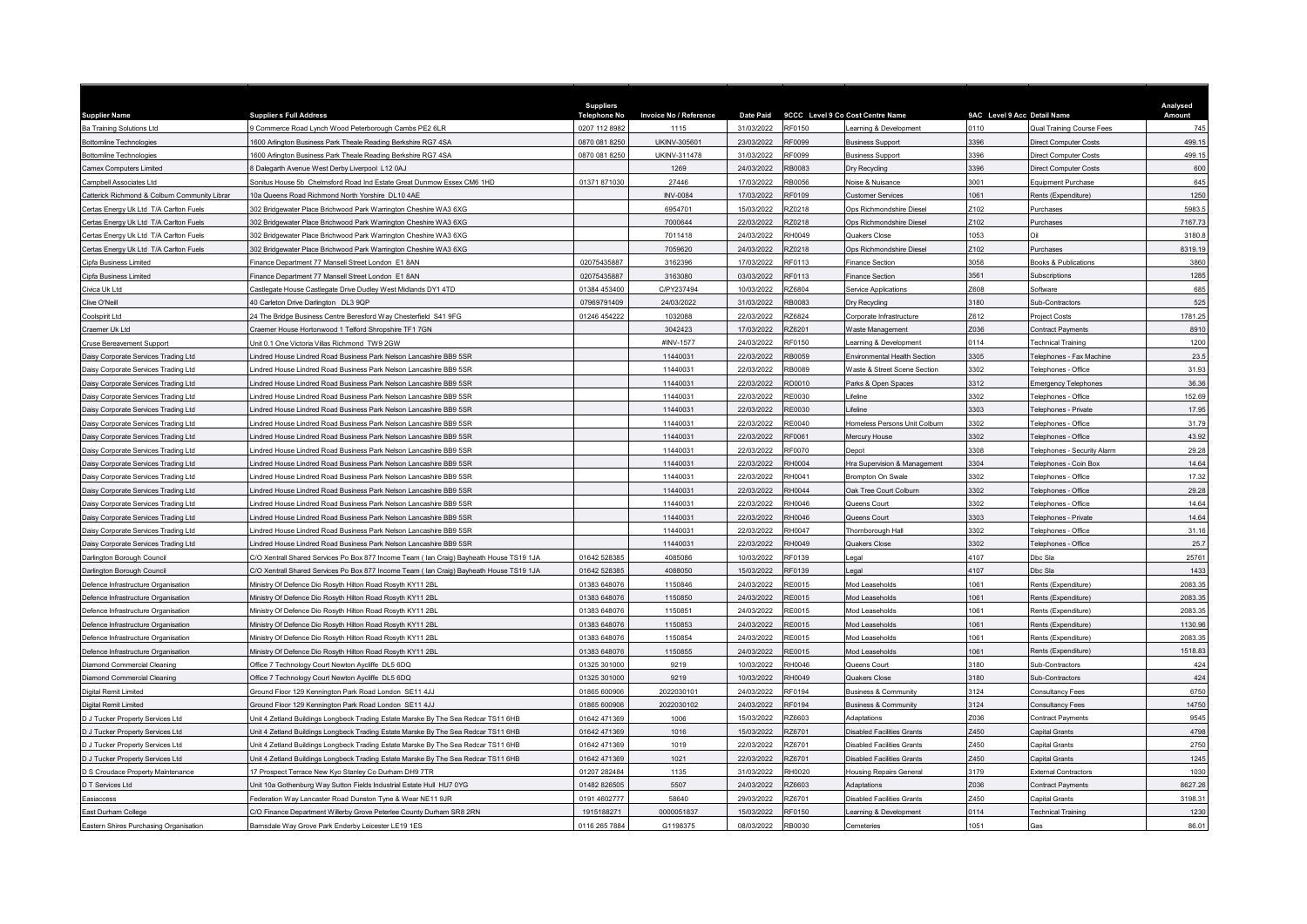| <b>Supplier Name</b>                   | <b>Supplier s Full Address</b>                                        | <b>Suppliers</b><br><b>Telephone No</b> | <b>Invoice No / Reference</b> | <b>Date Paid</b> |               | 9CCC Level 9 Co Cost Centre Name     | 9AC Level 9 Acc Detail Name |                            | Analysed<br>Amount |
|----------------------------------------|-----------------------------------------------------------------------|-----------------------------------------|-------------------------------|------------------|---------------|--------------------------------------|-----------------------------|----------------------------|--------------------|
| Eastern Shires Purchasing Organisation | Barnsdale Way Grove Park Enderby Leicester LE19 1ES                   | 0116 265 7884                           | G1198375                      | 08/03/2022       | <b>RE0040</b> | Homeless Persons Unit Colburn        | 1051                        | Gas                        | 283.41             |
| Eastern Shires Purchasing Organisation | Barnsdale Way Grove Park Enderby Leicester LE19 1ES                   | 0116 265 7884                           | G1198375                      | 08/03/2022       | RF0061        | Mercury House                        | 1051                        | <b>Gas</b>                 | 841.07             |
| Eastern Shires Purchasing Organisation | amsdale Way Grove Park Enderby Leicester LE19 1ES                     | 0116 265 7884                           | G1198375                      | 08/03/2022       | RF0070        | Depot                                | 051                         | as:                        | 717.3              |
| Eastern Shires Purchasing Organisation | larnsdale Way Grove Park Enderby Leicester LE19 1ES                   | 0116 265 7884                           | G1198375                      | 08/03/2022       | RH0041        | <b>Brompton On Swale</b>             | 1051                        | Gas                        | 83.84              |
| Eastern Shires Purchasing Organisation | Barnsdale Way Grove Park Enderby Leicester LE19 1ES                   | 0116 265 7884                           | G1198375                      | 08/03/2022       | RH0043        | Noels Court Catterick Village        | 1051                        | Gas                        | 645.03             |
| Eastern Shires Purchasing Organisation | amsdale Way Grove Park Enderby Leicester LE19 1ES                     | 0116 265 7884                           | G1198375                      | 08/03/2022       | RHOO44        | Oak Tree Court Colburn               | 1051                        | <b>Gas</b>                 | 922.51             |
| Eastern Shires Purchasing Organisation | amsdale Way Grove Park Enderby Leicester LE19 1ES                     | 0116 265 7884                           | G1198375                      | 08/03/2022       | RH0046        | Queens Court                         | 1051                        | Gas                        | 975.32             |
| Eastern Shires Purchasing Organisation | Barnsdale Way Grove Park Enderby Leicester LE19 1ES                   | 0116 265 7884                           | G1198375                      | 08/03/2022       | RH0047        | Thornborough Hall                    | 1051                        | <b>Gas</b>                 | 708.58             |
| Eastern Shires Purchasing Organisation | amsdale Way Grove Park Enderby Leicester LE19 1ES                     | 0116 265 7884                           | G1201551                      | 31/03/2022       | RB0030        | Cemeteries                           | 1051                        | àas                        | 78.66              |
| Eastern Shires Purchasing Organisation | arnsdale Way Grove Park Enderby Leicester LE19 1ES                    | 0116 265 7884                           | G1201551                      | 31/03/2022       | RE0040        | Iomeless Persons Unit Colburn        | 1051                        | <b>Gas</b>                 | 254.82             |
| Eastern Shires Purchasing Organisation | amsdale Way Grove Park Enderby Leicester LE19 1ES                     | 0116 265 7884                           | G1201551                      | 31/03/2022       | RF0061        | Mercury House                        | 1051                        | <b>Gas</b>                 | 687.31             |
| Eastern Shires Purchasing Organisation | 3amsdale Way Grove Park Enderby Leicester LE19 1ES                    | 0116 265 7884                           | G1201551                      | 31/03/2022       | RF0070        | <b>Depot</b>                         | 1051                        | Gas                        | 596.47             |
| Eastern Shires Purchasing Organisation | amsdale Way Grove Park Enderby Leicester LE19 1ES                     | 0116 265 7884                           | G1201551                      | 31/03/2022       | RH0041        | Brompton On Swale                    | 1051                        | Gas                        | 68.94              |
| Eastern Shires Purchasing Organisation | Barnsdale Way Grove Park Enderby Leicester LE19 1ES                   | 0116 265 7884                           | G1201551                      | 31/03/2022       | RH0043        | <b>Noels Court Catterick Village</b> | 1051                        | <b>Gas</b>                 | 571.27             |
| Eastern Shires Purchasing Organisation | Barnsdale Way Grove Park Enderby Leicester LE19 1ES                   | 0116 265 7884                           | G1201551                      | 31/03/2022       | RH0044        | Oak Tree Court Colburn               | 1051                        | Gas                        | 823.29             |
| Eastern Shires Purchasing Organisation | 3amsdale Way Grove Park Enderby Leicester LE19 1ES                    | 0116 265 7884                           | G1201551                      | 31/03/2022       | RH0046        | Queens Court                         | 1051                        | Gas                        | 850.81             |
| Eastern Shires Purchasing Organisation | 3amsdale Way Grove Park Enderby Leicester LE19 1ES                    | 0116 265 7884                           | G1201551                      | 31/03/2022       | RH0047        | Thornborough Hall                    | 1051                        | <b>Gas</b>                 | 659.14             |
| Ee Limited                             | Po Box 52 Sheffield S98 1DX                                           | 0870 376 8888                           | 01287429444                   | 22/03/2022       | RB0010        | Development Management               | 3307                        | <b>Telephones - Mobile</b> | 167                |
| Ee Limited                             | Po Box 52 Sheffield S98 1DX                                           | 0870 376 8888                           | 01287429444                   | 22/03/2022       | RB0059        | Environmental Health Section         | 3307                        | <b>Felephones - Mobile</b> | 134.75             |
| Ee Limited                             | O Box 52 Sheffield S98 1DX                                            | 0870 376 8888                           | 01287429444                   | 22/03/2022       | <b>RB0060</b> | <b>Street Cleansing</b>              | 3307                        | Felephones - Mobile        | 16.5               |
| Ee Limited                             | Po Box 52 Sheffield S98 1DX                                           | 0870 376 8888                           | 01287429444                   | 22/03/2022       | <b>RB0070</b> | Dog Warden Service                   | 3307                        | <b>Telephones - Mobile</b> | 12                 |
| Ee Limited                             | Po Box 52 Sheffield S98 1DX                                           | 0870 376 8888                           | 01287429444                   | 22/03/2022       | RB0080        | Household Waste Collection           | 3307                        | <b>Telephones - Mobile</b> | 79.85              |
| Ee Limited                             | Po Box 52 Sheffield S98 1DX                                           | 0870 376 8888                           | 01287429444                   | 22/03/2022       | RB0089        | Waste & Street Scene Section         | 3307                        | <b>Telephones - Mobile</b> | 36                 |
| Ee Limited                             | Po Box 52 Sheffield S98 1DX                                           | 0870 376 8888                           | 01287429444                   | 22/03/2022       | <b>RC0050</b> | Pest Control                         | 3307                        | <b>Felephones - Mobile</b> | 26.75              |
| Ee Limited                             | Po Box 52 Sheffield S98 1DX                                           | 0870 376 8888                           | 01287429444                   | 22/03/2022       | RD0012        | Grounds Maintenance                  | 3307                        | Felephones - Mobile        | 23                 |
| Ee Limited                             | o Box 52 Sheffield S98 1DX                                            | 0870 376 8888                           | 01287429444                   | 22/03/2022       | RE0008        | Supported Housing                    | 3307                        | Felephones - Mobile        | 74                 |
| Ee Limited                             | Po Box 52 Sheffield S98 1DX                                           | 0870 376 8888                           | 01287429444                   | 22/03/2022       | RF0030        | ifeline                              | 3307                        | <b>Felephones - Mobile</b> | 100.75             |
| Ee Limited                             | Po Box 52 Sheffield S98 1DX                                           | 0870 376 8888                           | 01287429444                   | 22/03/2022       | RE0041        | Homelessness Prevention              | 3307                        | <b>Telephones - Mobile</b> | 72.05              |
| Fe I imited                            | Po Box 52 Sheffield S98 1DX                                           | 0870 376 8888                           | 01287429444                   | 22/03/2022       | RE0059        | Revenues & Benefits                  | 3307                        | Telephones - Mobile        | 22                 |
| Ee Limited                             | Po Box 52 Sheffield S98 1DX                                           | 0870 376 8888                           | 01287429444                   | 22/03/2022       | <b>RE0059</b> | Revenues & Benefits                  | 3315                        | Mobile Devices             | 28                 |
| Ee Limited                             | Po Box 52 Sheffield S98 1DX                                           | 0870 376 8888                           | 01287429444                   | 22/03/2022       | RF0029        | Democratic Services                  | 3307                        | Telephones - Mobile        | 12                 |
| Fe I imited                            | Po Box 52 Sheffield S98 1DX                                           | 0870 376 8888                           | 01287429444                   | 22/03/2022       | RF0061        | Mercury House                        | 3307                        | Telephones - Mobile        | 12                 |
| Ee Limited                             | Po Box 52 Sheffield S98 1DX                                           | 0870 376 8888                           | 01287429444                   | 22/03/2022       | <b>RF0087</b> | Senior Management Team               | 3307                        | Felephones - Mobile        | 161.43             |
| Ee Limited                             | Po Box 52 Sheffield S98 1DX                                           | 0870 376 8888                           | 01287429444                   | 22/03/2022       | RF0169        | Technology Services                  | 3307                        | Telephones - Mobile        | 40                 |
| Ee Limited                             | Po Box 52 Sheffield S98 1DX                                           | 0870 376 8888                           | 01287429444                   | 22/03/2022       | RF0194        | Business & Community                 | 3307                        | <b>Telephones - Mobile</b> | 14.75              |
| Ee Limited                             | Po Box 52 Sheffield S98 1DX                                           | 0870 376 8888                           | 01287429444                   | 22/03/2022       | RH0004        | Hra Supervision & Management         | 3307                        | Felephones - Mobile        | 110.75             |
| Ee Limited                             | Po Box 52 Sheffield S98 1DX                                           | 0870 376 8888                           | 01287429444                   | 22/03/2022       | RH0024        | <b>Building Maintenance</b>          | 3307                        | <b>Telephones - Mobile</b> | 341.87             |
| Ee Limited                             | Po Box 52 Sheffield S98 1DX                                           | 0870 376 8888                           | 01287429444                   | 22/03/2022       | RH0029        | Maintenance & Improvement            | 3307                        | Felephones - Mobile        | 28.5               |
| Ee Limited                             | Po Box 52 Sheffield S98 1DX                                           | 0870 376 8888                           | 01287429444                   | 22/03/2022       | RH0041        | Brompton On Swale                    | 3307                        | Felephones - Mobile        | 2.75               |
| Fe I imited                            | Po Box 52 Sheffield S98 1DX                                           | 0870 376 8888                           | 01287429444                   | 22/03/2022       | RH0043        | Noels Court Catterick Village        | 3307                        | <b>Felephones - Mobile</b> | 2.75               |
| Ee Limited                             | Po Box 52 Sheffield S98 1DX                                           | 0870 376 8888                           | 01287429444                   | 22/03/2022       | RH0044        | Oak Tree Court Colburn               | 3307                        | Felephones - Mobile        | 2.75               |
| Ee Limited                             | Po Box 52 Sheffield S98 1DX                                           | 0870 376 8888                           | 01287429444                   | 22/03/2022       | RH0045        | <b>Barton</b>                        | 3307                        | Felephones - Mobile        | 2.75               |
| Ee Limited                             | Po Box 52 Sheffield S98 1DX                                           | 0870 376 8888                           | 01287429444                   | 22/03/2022       | RH0046        | Queens Court                         | 3307                        | Felephones - Mobile        | 2.75               |
| Ee Limited                             | Po Box 52 Sheffield S98 1DX                                           | 0870 376 8888                           | 01287429444                   | 22/03/2022       | RH0047        | Thornborough Hall                    | 3307                        | <b>Telephones - Mobile</b> | 2.75               |
| Ee Limited                             | Po Box 52 Sheffield S98 1DX                                           | 0870 376 8888                           | 01287429444                   | 22/03/2022       | RH0050        | St Agathas                           | 307                         | <b>Telephones - Mobile</b> | 2.75               |
| Ee Limited                             | Po Box 52 Sheffield S98 1DX                                           | 0870 376 8888                           | 01287429444                   | 22/03/2022       | <b>RT0000</b> | Transport                            | 3396                        | lirect Computer Costs      | 84                 |
| Ee Limited                             | Po Box 52 Sheffield S98 1DX                                           | 0870 376 8888                           | 01287429444                   | 22/03/2022       | R76701        | <b>Disabled Facilities Grants</b>    | 3396                        | Direct Computer Costs      | 64                 |
| Ee Limited                             | Po Box 52 Sheffield S98 1DX                                           | 0870 376 8888                           | 960626884                     | 24/03/2022       | RB0010        | Development Management               | 307                         | Felephones - Mobile        | 567                |
| Ernst & Young Llp                      | More London Place London SE1 2AF                                      | 020 7951 2000                           | GB01G000277630                | 31/03/2022       | RF0021        | <b>Audit Fees</b>                    | 3618                        | udit Inspection Fee        | 15011              |
| European Electronique Limited          | Forward House Oakfield Industrial Estate Eynsham Oxfordshire OX29 4TT | 01865 883300                            | 0001586136                    | 15/03/2022       | RZ6824        | Corporate Infrastructure             | Z612                        | Project Costs              | 117422.39          |
| F B Building Contractors Ltd           | B House Northgate Guisborough Redcar & Cleveland TS14 6JU             | 01287 652240                            | 100115                        | 22/03/2022       | <b>Z6701</b>  | Disabled Facilities Grants           | Z450                        | apital Grants              | 4920               |
| F B Building Contractors Ltd           | B House Northgate Guisborough Redcar & Cleveland TS14 6JU             | 01287 652240                            | 100135                        | 15/03/2022       | RZ6603        | Adaptations                          | Z036                        | <b>Contract Payments</b>   | 5500               |
| F B Building Contractors Ltd           | F B House Northgate Guisborough Redcar & Cleveland TS14 6JU           | 01287 652240                            | 100138                        | 15/03/2022       | RZ6701        | <b>Disabled Facilities Grants</b>    | Z450                        | Capital Grants             | 5785               |
|                                        |                                                                       |                                         |                               |                  |               |                                      |                             |                            |                    |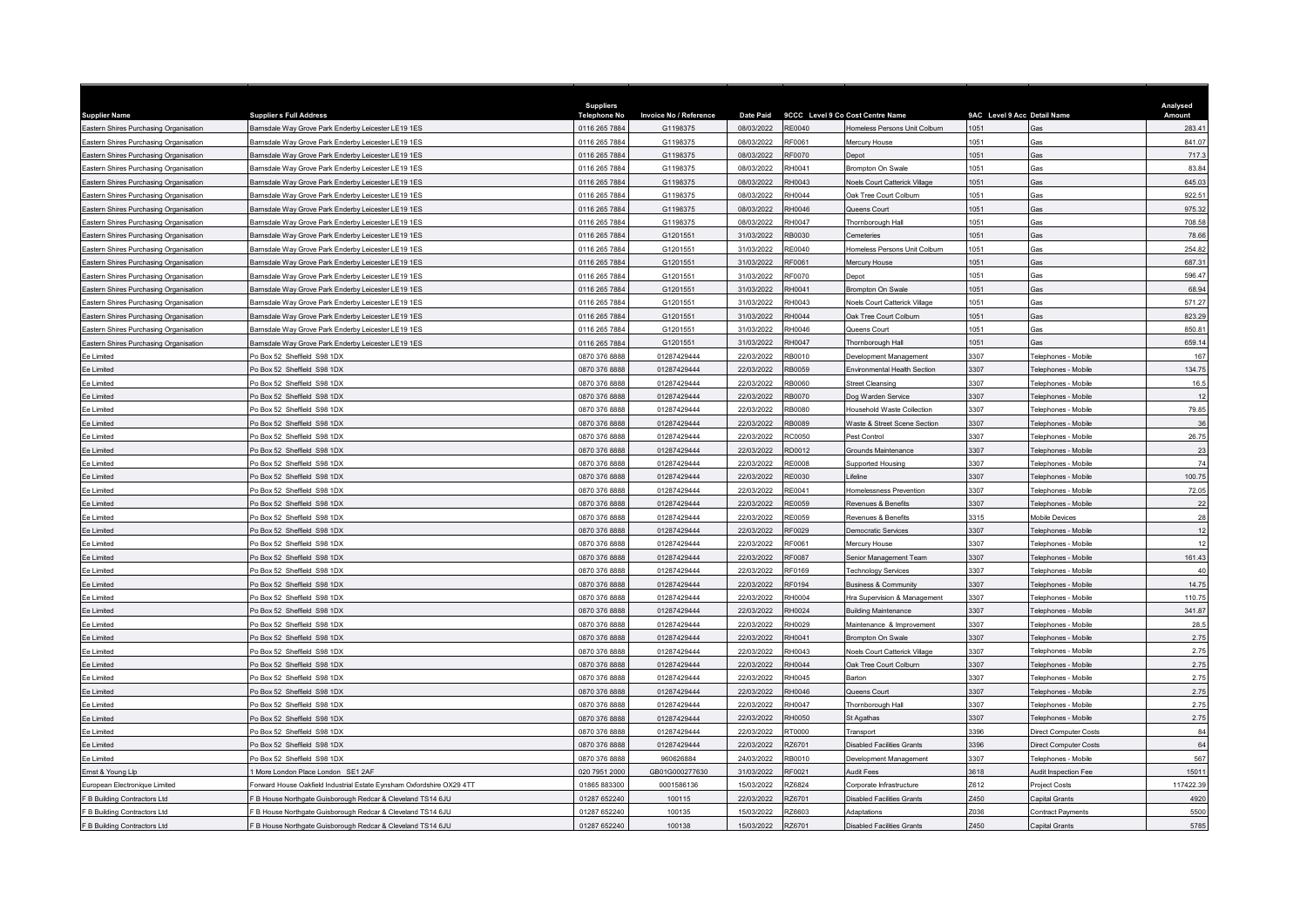| <b>Supplier Name</b>                      | <b>Supplier s Full Address</b>                                                 | <b>Suppliers</b><br><b>Telephone No</b> | Invoice No / Reference |            |               | Date Paid 9CCC Level 9 Co Cost Centre Name | 9AC Level 9 Acc Detail Name |                                     | Analysed<br>Amount |
|-------------------------------------------|--------------------------------------------------------------------------------|-----------------------------------------|------------------------|------------|---------------|--------------------------------------------|-----------------------------|-------------------------------------|--------------------|
| F B Building Contractors Ltd              | B House Northgate Guisborough Redcar & Cleveland TS14 6JU                      | 01287 652240                            | 100140                 | 15/03/2022 | R76701        | <b>Disabled Facilities Grants</b>          | 7450                        | apital Grants                       | 5285               |
| Freight Transport Association Ltd         | Jermes House St John'S Road Tunbridge Wells Kent TN4 9UZ                       | 01892 526171                            | 300330391              | 29/03/2022 | RT0000        | Transport                                  | 2020                        | /ehicle Consumables                 | 850                |
| Full Stop Fitness                         | <b>Rvan Rutherford 7 Birch Close Scotton Catterick Garrison DL9 3RG</b>        | 07964372625                             | FSF0041                | 08/03/2022 | RD0001        | <b>Healthy Horizons</b>                    | 3124                        | <b>Consultancy Fees</b>             | 1083               |
| G2 Recruitment Solutions                  | Ind Floor Holborn Hall 100 Grays Inn Road London WC1X 8AL                      | 01179689000                             | 95912                  | 03/03/2022 | RE0041        | Homelessness Prevention                    | 0007                        | Agency & Contracted Staff           | 1385.5             |
| <b>G2 Recruitment Solutions</b>           | Ind Floor Holborn Hall 100 Grays Inn Road London WC1X 8AL                      | 01179689000                             | 95914                  | 10/03/2022 | RB0059        | Environmental Health Section               | 0007                        | Agency & Contracted Staff           | 1591               |
| <b>G2 Recruitment Solutions</b>           | Ind Floor Holborn Hall 100 Grays Inn Road London WC1X 8AL                      | 01179689000                             | 95915                  | 03/03/2022 | RE0041        | Homelessness Prevention                    | 0007                        | Agency & Contracted Staff           | 1328               |
| <b>G2 Recruitment Solutions</b>           | nd Floor Holborn Hall 100 Grays Inn Road London WC1X 8AL                       | 01179689000                             | 96284                  | 03/03/2022 | RF0041        | Iomelessness Prevention                    | 0007                        | Agency & Contracted Staff           | 1377               |
| <b>G2 Recruitment Solutions</b>           | Ind Floor Holborn Hall 100 Grays Inn Road London WC1X 8AL                      | 01179689000                             | 96285                  | 03/03/2022 | RE0041        | Homelessness Preventior                    | 0007                        | Agency & Contracted Staff           | 1248               |
| <b>G2 Recruitment Solutions</b>           | Ind Floor Holborn Hall 100 Grays Inn Road London WC1X 8AL                      | 01179689000                             | 96670                  | 24/03/2022 | RE0041        | Homelessness Prevention                    | 0007                        | Agency & Contracted Staff           | 1385.5             |
| <b>G2 Recruitment Solutions</b>           | Ind Floor Holborn Hall 100 Grays Inn Road London WC1X 8AL                      | 01179689000                             | 96671                  | 17/03/2022 | RB0059        | Environmental Health Section               | 0007                        | Agency & Contracted Staff           | 3261.12            |
| G2 Recruitment Solutions                  | Ind Floor Holborn Hall 100 Grays Inn Road London WC1X 8AL                      | 01179689000                             | 96672                  | 22/03/2022 | RE0041        | <b>Homelessness Prevention</b>             | 0007                        | <b>Agency &amp; Contracted Staf</b> | 1304               |
| <b>G2 Recruitment Solutions</b>           | Ind Floor Holborn Hall 100 Grays Inn Road London WC1X 8AL                      | 01179689000                             | 96673                  | 08/03/2022 | RB0001        | Street Naming & Numbering                  | 0007                        | Agency & Contracted Staff           | 1552.98            |
| <b>32 Recruitment Solutions</b>           | nd Floor Holborn Hall 100 Grays Inn Road London WC1X 8AL                       | 01179689000                             | 97199                  | 22/03/2022 | RE0041        | Homelessness Prevention                    | 0007                        | Agency & Contracted Staff           | 1385.5             |
| <b>32 Recruitment Solutions</b>           | nd Floor Holborn Hall 100 Grays Inn Road London WC1X 8AL                       | 01179689000                             | 97200                  | 22/03/2022 | RE0041        | Homelessness Preventior                    | 0007                        | gency & Contracted Staff            | 1304               |
| G2 Recruitment Solutions                  | Ind Floor Holborn Hall 100 Grays Inn Road London WC1X 8AL                      | 01179689000                             | 97640                  | 24/03/2022 | RE0041        | Homelessness Prevention                    | 0007                        | Agency & Contracted Staff           | 1360               |
| 32 Recruitment Solutions                  | Ind Floor Holborn Hall 100 Grays Inn Road London WC1X 8AL                      | 01179689000                             | 97641                  | 24/03/2022 | RB0059        | <b>Environmental Health Section</b>        | 0007                        | Agency & Contracted Staff           | 4961.7             |
| <b>32 Recruitment Solutions</b>           | Ind Floor Holborn Hall 100 Grays Inn Road London WC1X 8AL                      | 01179689000                             | 97643                  | 22/03/2022 | RB0019        | Development Management Section             | 0007                        | Agency & Contracted Staff           | 1835.34            |
| Geze Uk Ltd                               | 1a Oak Road West Chirton Industrial Estate North Shields Tyne & Wear NE29 8SF  | 0845 078 0882                           | 905306222              | 24/03/2022 | RF0070        | Depot                                      | 1001                        | Repairs & Maintenance               | 630                |
| Grinton Parish Council                    | Ars Jill May Hill Top Langthwaite Richmond DL11 6RE                            | 01748 884040                            | 02MARCH2022            | 08/03/2022 | RF0041        | Area Partnerships                          | 3537                        | sp Grants                           | 1000               |
| Hays Specialist Recruitment Ltd           | lays House 40-44 Commbe Road New Malden Surrey KT3 4QF                         |                                         | 1011967447             | 24/03/2022 | RF0087        | Senior Management Team                     | 0007                        | Agency & Contracted Staf            | 660                |
| Havs Specialist Recruitment I td          | Jays House 40-44 Commbe Road New Malden Surrey KT3 4OF                         |                                         | 1011999140             | 03/03/2022 | <b>RE0113</b> | <b>Finance Section</b>                     | 0007                        | Agency & Contracted Staf            | 692.86             |
| Hays Specialist Recruitment Ltd           | lays House 40-44 Commbe Road New Malden Surrey KT3 4QF                         |                                         | 1012001650             | 03/03/2022 | RF0087        | Senior Management Team                     | 0007                        | Agency & Contracted Staff           | 814                |
| Hays Specialist Recruitment Ltd           | lays House 40-44 Commbe Road New Malden Surrey KT3 4QF                         |                                         | 1012013880             | 08/03/2022 | RF0113        | <b>Finance Section</b>                     | 0007                        | Agency & Contracted Staff           | 692.85             |
| Hays Specialist Recruitment Ltd           | lays House 40-44 Commbe Road New Malden Surrey KT3 4QF                         |                                         | 1012016338             | 08/03/2022 | RF0087        | Senior Management Team                     | 0007                        | <b>Agency &amp; Contracted Staf</b> | 660                |
| Havs Specialist Recruitment I td.         | lays House 40-44 Commbe Road New Malden Surrey KT3 4QF                         |                                         | 1012035294             | 15/03/2022 | RF0113        | <b>Finance Section</b>                     | 0007                        | Agency & Contracted Staff           | 765.77             |
| Hays Specialist Recruitment Ltd           | lays House 40-44 Commbe Road New Malden Surrey KT3 4QF                         |                                         | 1012035348             | 22/03/2022 | RF0087        | Senior Management Team                     | 0007                        | Agency & Contracted Staff           | 814                |
| Hays Specialist Recruitment Ltd           | Jays House 40-44 Commbe Road New Malden Surrey KT3 4OF                         |                                         | 1012053718             | 24/03/2022 | RF0087        | Senior Management Team                     | 0007                        | Agency & Contracted Staf            | 814                |
| Hays Specialist Recruitment Ltd           | lays House 40-44 Commbe Road New Malden Surrey KT3 4QF                         |                                         | 1012053803             | 24/03/2022 | RF0113        | <b>Finance Section</b>                     | 0007                        | Agency & Contracted Staff           | 644.22             |
| Hays Specialist Recruitment Ltd           | lays House 40-44 Commbe Road New Malden Surrey KT3 4QF                         |                                         | 1012067776             | 31/03/2022 | RE0087        | Senior Management Team                     | 0007                        | Agency & Contracted Staff           | 841.5              |
| Havs Specialist Recruitment Ltd           | lays House 40-44 Commbe Road New Malden Surrey KT3 4QF                         |                                         | 1012070223             | 29/03/2022 | RF0113        | <b>Finance Section</b>                     | 0007                        | Agency & Contracted Staff           | 790.09             |
| Holiday Inn Darlington - A1 Scotch Corner | Ja1/A66 Richmond Darlington Co Durham DL10 6NR                                 | 01748 850900                            | 37940                  | 24/03/2022 | RE0042        | Bed & Breakfast Accommodation              | 1064                        | 3 & B Charges                       | 526.4              |
| <b>Housing Partners Limited</b>           | nd Floor, Teme House Whittington Hall Whittington Worcester WR5 2RY            | 01905 361500                            | 21583                  | 03/03/2022 | RE0041        | Homelessness Prevention                    | 3122                        | Professional Fees General           | 3131.1             |
| Howell Film                               | nterprise House Harmire Enterprise Park Barnard Castle DL12 8XT                |                                         | 1620                   | 10/03/2022 | RF0194        | <b>Business &amp; Community</b>            | 8528                        | Other Income                        | 3000               |
| Howell Film                               | Interprise House Harmire Enterprise Park Barnard Castle, DJ 12 8XT             |                                         | 1628                   | 29/03/2022 | RF0179        | Communications                             | 3389                        | Communications                      | 600                |
| Hsl Compliance Ltd                        | Alton House Alton Business Park Alton Road Ross On Wye HR9 5BP                 | 0845 604 6729                           | 0000103440             | 24/03/2022 | RB0030        | Cemeteries                                 | 1001                        | Repairs & Maintenance               | 27.89              |
| Hsl Compliance Ltd                        | Iton House Alton Business Park Alton Road Ross On Wye HR9 5BP                  | 0845 604 6729                           | 0000103440             | 24/03/2022 | 3C0050        | Pest Control                               | 1001                        | Repairs & Maintenance               | 27.89              |
| Hsl Compliance Ltd                        | Alton House Alton Business Park Alton Road Ross On Wye HR9 5BP                 | 0845 604 6729                           | 0000103440             | 24/03/2022 | <b>RE0040</b> | Homeless Persons Unit Colburn              | 1001                        | Repairs & Maintenance               | 34.89              |
| Hsl Compliance Ltd                        | Alton House Alton Business Park Alton Road Ross On Wye HR9 5BP                 | 0845 604 6729                           | 0000103440             | 24/03/2022 | <b>RE0090</b> | Public Conveniences                        | 1001                        | Repairs & Maintenance               | 421.35             |
| <b>Hsl Compliance Ltd</b>                 | Alton House Alton Business Park Alton Road Ross On Wye HR9 5BP                 | 0845 604 6729                           | 0000103440             | 24/03/2022 | RF0070        | Depot                                      | 1001                        | Repairs & Maintenance               | 123.96             |
| Hsl Compliance Ltd                        | Alton House Alton Business Park Alton Road Ross On Wye HR9 5BP                 | 0845 604 6729                           | 0000103440             | 24/03/2022 | RH0041        | <b>Brompton On Swale</b>                   | 1001                        | Repairs & Maintenance               | 27.89              |
| Hsl Compliance Ltd                        | Alton House Alton Business Park Alton Road Ross On Wye HR9 5BP                 | 0845 604 6729                           | 0000103440             | 24/03/2022 | RH0043        | Noels Court Catterick Village              | 1001                        | Repairs & Maintenance               | 34.89              |
| Hsl Compliance Ltd                        | Alton House Alton Business Park Alton Road Ross On Wye HR9 5BP                 | 0845 604 6729                           | 0000103440             | 24/03/2022 | RHOO44        | Oak Tree Court Colburn                     | 001                         | Repairs & Maintenance               | 34.89              |
| Hsl Compliance Ltd                        | Alton House Alton Business Park Alton Road Ross On Wye HR9 5BF                 | 0845 604 6729                           | 0000103440             | 24/03/2022 | RH0045        | Barton                                     | 1001                        | Repairs & Maintenance               | 27.89              |
| Hsl Compliance I td                       | Alton House Alton Business Park Alton Road Ross On Wye HR9 5BP                 | 0845 604 6729                           | 0000103440             | 24/03/2022 | RH0046        | Queens Court                               | 1001                        | Repairs & Maintenance               | 24.89              |
| Hsl Compliance Ltd                        | Alton House Alton Business Park Alton Road Ross On Wye HR9 5BP                 | 0845 604 6729                           | 0000103440             | 24/03/2022 | RH0047        | Thornborough Hall                          | 1001                        | Repairs & Maintenance               | 34.89              |
| Hsl Compliance Ltd                        | Iton House Alton Business Park Alton Road Ross On Wye HR9 5BP                  | 0845 604 6729                           | 0000103440             | 24/03/2022 | RH0049        | Quakers Close                              | 1001                        | Repairs & Maintenance               | 24.89              |
| Hudspeth Flooring                         | Jnit 2 Brompton Business Park Station Road Brompton On Swale Richmond DL10 7SN | 01748 83511                             | V023212                | 24/03/2022 | RH0020        | Housing Repairs General                    | 3179                        | External Contractors                | 795.85             |
| Idox Software Ltd                         | First Floor The Grosvenor Building 72 Gordon Street Glasgow G1 3RS             | 0141 574 1940                           | 7036724                | 03/03/2022 | RB0059        | Environmental Health Section               | 3396                        | Direct Computer Costs               | 48000              |
| land Revenue Ao Cumbernauld               | land Revenue Accounts Office St Mungo'S Road Cumbernauld Glasgow G70 6BR       |                                         | FEBRUARY2022           | 14/03/2022 | RF0158        | Pavroll                                    | 025                         | Apprenticeship Levy                 | 1021               |
| Inland Revenue Ao Cumbernauld             | iland Revenue Accounts Office St Mungo'S Road Cumbernauld Glasgow G70 6BR      |                                         | MARCH2022              | 31/03/2022 | RF0158        | Payroll                                    | 0025                        | Apprenticeship Lew                  | 1497               |
| Insight Direct Uk Ltd                     | Aetro Building - Level 5 33 Trafford Road Salford M5 3NN                       | 0344 846 3333                           | 2100160890             | 24/03/2022 | RF0159        | Human Resources                            | 3396                        | Direct Computer Costs               | 2941.19            |
| nspire Youth 19 Ltd                       | Dak Tree Farm Bullamoor Road Northallerton DL6 3RA                             | 07547 287892                            | 196                    | 24/03/2022 | RC0021        | Community Safety Partnership               | 3121                        | <b>Specialist Fees</b>              | 720                |
| J H Mechanical Services Ltd               | Jnit 10c Perry Avenue Teesside Industrial Estate Thornaby TS17 9LN             | 01642 614641                            | <b>INV-2667</b>        | 10/03/2022 | RB0030        | Cemeteries                                 | 1001                        | Repairs & Maintenance               | 49                 |
|                                           |                                                                                |                                         |                        |            |               |                                            |                             |                                     |                    |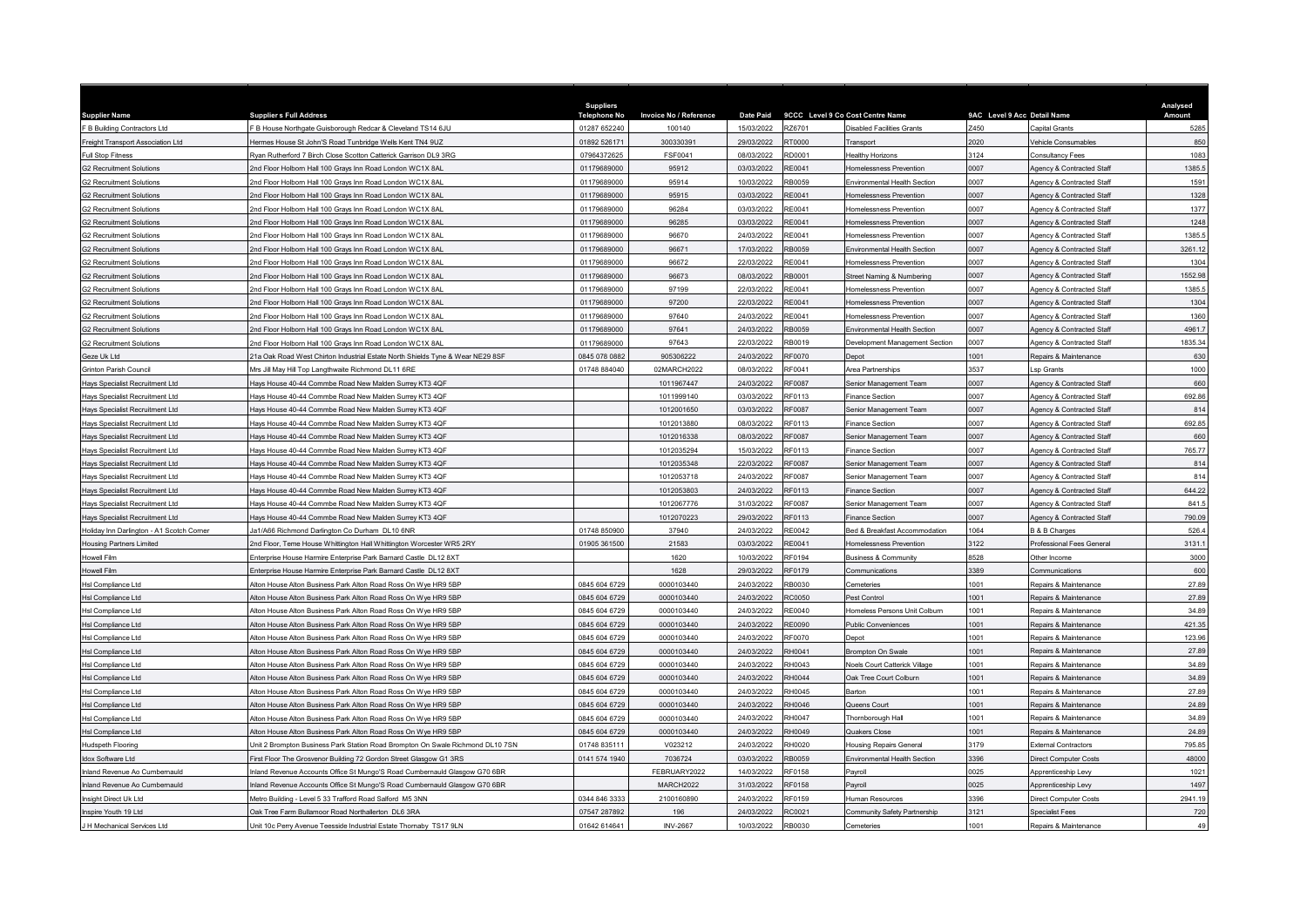|                                          |                                                                                                            | <b>Suppliers</b>    |                          |                          |                 |                                               |                             |                                               | Analysed |
|------------------------------------------|------------------------------------------------------------------------------------------------------------|---------------------|--------------------------|--------------------------|-----------------|-----------------------------------------------|-----------------------------|-----------------------------------------------|----------|
| <b>Supplier Name</b>                     | <b>Supplier s Full Address</b>                                                                             | <b>Telephone No</b> | Invoice No / Reference   | <b>Date Paid</b>         |                 | 9CCC Level 9 Co Cost Centre Name              | 9AC Level 9 Acc Detail Name |                                               | Amount   |
| H Mechanical Services Ltd                | Jnit 10c Perry Avenue Teesside Industrial Estate Thornaby TS17 9LN                                         | 01642 61464         | <b>INV-2667</b>          | 10/03/2022               | <b>RE0040</b>   | Homeless Persons Unit Colburn                 | 1001                        | Repairs & Maintenance                         | 98       |
| H Mechanical Services I td               | Init 10c Perry Avenue Teesside Industrial Estate Thornaby TS17 9LN                                         | 01642 614641        | <b>INV-2667</b>          | 10/03/2022               | RF0061          | Mercury House                                 | 1001                        | Repairs & Maintenance                         | 217.5    |
| H Mechanical Services Ltd                | Init 10c Perry Avenue Teesside Industrial Estate Thornaby TS17 9LN                                         | 01642 614641        | <b>INV-2667</b>          | 10/03/2022               | <b>RF0070</b>   | Depot                                         | 1001                        | Repairs & Maintenance                         | 269.75   |
| H Mechanical Services Ltd                | Jnit 10c Perry Avenue Teesside Industrial Estate Thornaby TS17 9LN                                         | 01642 614641        | <b>INV-2667</b>          | 10/03/2022               | RH0020          | <b>Housing Repairs General</b>                | 3179                        | External Contractors                          | 168.5    |
| H Mechanical Services Ltd                | Jnit 10c Perry Avenue Teesside Industrial Estate Thornaby TS17 9LN                                         | 01642 614641        | <b>INV-2667</b>          | 10/03/2022               | RH0043          | Noels Court Catterick Village                 | 1001                        | Repairs & Maintenance                         | 371      |
| H Mechanical Services Ltd                | Init 10c Perry Avenue Teesside Industrial Estate Thornaby TS17 9LN                                         | 01642 614641        | <b>INV-2667</b>          | 10/03/2022               | RH0044          | Oak Tree Court Colburn                        | 1001                        | Repairs & Maintenance                         | 49       |
| H Mechanical Services Ltd                | Init 10c Perry Avenue Teesside Industrial Estate Thornaby TS17 9LN                                         | 01642 614641        | <b>INV-2667</b>          | 10/03/2022               | RH0046          | Queens Court                                  | 1001                        | Repairs & Maintenance                         | 49       |
| H Mechanical Services Ltd                | Jnit 10c Perry Avenue Teesside Industrial Estate Thornaby TS17 9LN                                         | 01642 614641        | <b>INV-2667</b>          | 10/03/2022               | <b>RH0047</b>   | Thornborough Hall                             | 1001                        | Repairs & Maintenance                         | 49       |
| H Mechanical Services Ltd                | Init 10c Perry Avenue Teesside Industrial Estate Thornaby TS17 9LN                                         | 01642 614641        | <b>INV-2667</b>          | 10/03/2022               | RH0049          | Quakers Close                                 | 1001                        | Repairs & Maintenance                         | 2076.6   |
| H Mechanical Services Ltd                | hit 10c Perry Avenue Teesside Industrial Estate Thornaby TS17 9LN                                          | 01642 614641        | <b>INV-2667</b>          | 10/03/2022               | 376403          | Richmond Pool Minor Works                     | Z041                        | Responsive Maintenance                        | 49       |
| Staley (Stonework) Ltd                   | 0 Racecourse Road Richmond North Yorkshire DL10 4TG                                                        | 01748 821462        | <b>INV-0703</b>          | 31/03/2022               | RH0020          | <b>Housing Repairs General</b>                | 3179                        | External Contractors                          | 5901     |
| It Atkinson & Sons Ltd                   | hornton House Cargo Fleet Lane Middlesbrough TS3 8DE                                                       | 01642 222444        | RM/12818079              | 29/03/2022               | RD0010          | Parks & Open Spaces                           | 1001                        | Repairs & Maintenance                         | 139.73   |
| t Atkinson & Sons Ltd                    | Thornton House Cargo Fleet Lane Middlesbrough TS3 8DE                                                      | 01642 222444        | RM/12818079              | 29/03/2022               | RH0024          | <b>Building Maintenance</b>                   | 3001                        | <b>Equipment Purchase</b>                     | 39.73    |
| It Atkinson & Sons Ltd                   | Thornton House Cargo Fleet Lane Middlesbrough TS3 8DE                                                      | 01642 222444        | RM/12818079              | 29/03/2022               | RZ0216          | Central Stores                                | Z102                        | urchases                                      | 879.79   |
| Kier Services Ltd                        | F/A Kier Services Maintenance East Thorncliffe Hall Newton Chambers Road Sheffield S35 2PH                 | 0333 005 0499       | 10280508                 | 10/03/2022               | RH0020          | <b>Housing Repairs General</b>                | 1025                        | Void Repairs                                  | 26466.62 |
| Kier Services Ltd                        | 7A Kier Services Maintenance East Thorncliffe Hall Newton Chambers Road Sheffield S35 2PH                  | 0333 005 0499       | 10280943                 | 15/03/2022               | RZ6604          | Rewiring                                      | Z036                        | Contract Payments                             | 18957.44 |
| Kier Services Ltd                        | F/A Kier Services Maintenance East Thorncliffe Hall Newton Chambers Road Sheffield S35 2PH                 | 0333 005 0499       | 10280943                 | 15/03/2022               | RZ6605          | New Kitchen                                   | Z036                        | Contract Payments                             | 51377.8  |
| Kier Services Ltd                        | MA Kier Services Maintenance East Thorncliffe Hall Newton Chambers Road Sheffield S35 2PH                  | 0333 005 0499       | 10280943                 | 15/03/2022               | RZ6621          | <b>Boiler Replacement</b>                     | Z036                        | <b>Contract Payments</b>                      | 35877.76 |
| Kier Services Ltd                        | /A Kier Services Maintenance East Thorncliffe Hall Newton Chambers Road Sheffield S35 2PH                  | 0333 005 0499       | 10280943                 | 15/03/2022               | RZ6625          | Ashestos                                      | Z036                        | Contract Payments                             | 2058.24  |
| Kier Services Ltd                        | /A Kier Services Maintenance East Thorncliffe Hall Newton Chambers Road Sheffield S35 2PH                  | 0333 005 0499       | 10280943                 | 15/03/2022               | <b>226627</b>   | Preliminaries / Management                    | Z036                        | <b>Contract Payments</b>                      | 7450.5   |
| Kier Services Ltd                        | /A Kier Services Maintenance East Thorncliffe Hall Newton Chambers Road Sheffield S35 2PH                  | 0333 005 0499       | 10280943                 | 15/03/2022               | <b>Z6639</b>    | <b>Mobility Scooter Storage</b>               | 7036                        | ontract Payments                              | 29597.77 |
| Killgerm Chemicals                       | Wakefield Road Ossett West Yorkshire WF5 9NJ                                                               | 01924 268400        | SI02-0350004             | 31/03/2022               | RC0050          | Pest Control                                  | 3011                        | Baits & Poisons                               | 1518.8   |
| Lloyds Bank Cardnet                      | 5 Gresham Street London FC2V 7HN                                                                           |                     | 362628872                | 23/03/2022               | RF0022          | <b>Bank Charges</b>                           | 3172                        | ank Charges                                   | 410      |
| Lloyds Bank Cardnet                      | 5 Gresham Street London EC2V 7HN                                                                           |                     | 362736711                | 23/03/2022               | RF0022          | <b>Bank Charges</b>                           | 3172                        | ank Charges                                   | 386.16   |
| Lloyds Bank Cardnet                      | 25 Gresham Street London EC2V 7HN                                                                          |                     | 365081695                | 31/03/2022               | RF0022          | <b>Bank Charges</b>                           | 3172                        | ank Charges                                   | 359.99   |
| Mac Plant Hire Limited                   | 1 Racecourse Road Gallowfields Trading Estate Richmond North Yorkshire DL10 4SU                            | 01748 826247        | 20770                    | 10/03/2022               | <b>RZ6021</b>   | <b>Car Park Maintenance</b>                   | 036                         | <b>Contract Payments</b>                      | 2650     |
| Mac Plant Hire Limited                   | 1 Racecourse Road Gallowfields Trading Estate Richmond North Yorkshire DL10 4SU                            | 01748 826247        | 20771                    | 10/03/2022               | RZ6021          | Car Park Maintenance                          | Z036                        | Contract Payments                             | 1262.5   |
| Martin Dunn (Engineer)                   | North Road Bedale North Yorkshire DL8 1NP                                                                  | 01748 818107        | 4113                     | 08/03/2022               | RH0006          | Disabled Tenants Assistance                   | 1001                        | Repairs & Maintenance                         | 173.64   |
| Martin Dunn (Engineer)                   | North Road Bedale North Yorkshire DL8 1NP                                                                  | 01748 818107        | 4113                     | 08/03/2022               | RH0020          | <b>Housing Repairs General</b>                | 3179                        | <b>External Contractors</b>                   | 1747.48  |
| Martyn Goldsbrough Forestry & Fencing    | he Old Brokes Farmhouse Brokes Richmond North Yorkshire DL11 6DD                                           | 07919984647         | 249                      | 22/03/2022               | RB0040          | <b>Closed Churchvards</b>                     | 1001                        | Renairs & Maintenance                         | 2310     |
| Aartyn Goldsbrough Forestry & Fencing    | The Old Brokes Farmhouse Brokes Richmond North Yorkshire DL11 6DD                                          | 07919984647         | 250                      | 24/03/2022               | RB0040          | Closed Churchyards                            | 1001                        | Repairs & Maintenance                         | 750      |
| Aartyn Goldsbrough Forestry & Fencing    | he Old Brokes Farmhouse Brokes Richmond North Yorkshire DL11 6DD                                           | 07919984647         | 252                      | 24/03/2022               | RD0010          | Parks & Open Spaces                           | 3180                        | Sub-Contractors                               | 950      |
| Aartyn Goldsbrough Forestry & Fencing    | he Old Brokes Farmhouse Brokes Richmond North Yorkshire DL11 6DD                                           | 07919984647         | 253                      | 31/03/2022               | RD0010          | Parks & Open Spaces                           | 3180                        | iub-Contractors                               | 750      |
| Melanie Cant                             | Stanley House 2 Berts Way Allington Grantham NG32 2BF                                                      |                     | 664                      | 03/03/2022               | RF0150          | earning & Development                         | 0106                        | <b>Short Courses Fees</b>                     | 1600     |
| lelmerby Training Services Ltd           | The Barker Business Park Melmerby Green Road Melmerby Ripon HG4 5NB                                        |                     | 9837                     | 08/03/2022               | RB0089          | Waste & Street Scene Section                  | 0114                        | Fechnical Training                            | 704      |
| Melmerby Training Services Ltd           | he Barker Business Park Melmerby Green Road Melmerby Ripon HG4 5NB                                         |                     | 9920                     | 24/03/2022               | RF0150          | Learning & Development                        | 0110                        | Qual Training Course Fees                     | 1240     |
| Metric Group Ltd                         | Metric House Westmead Drive Westmead Industrial Estate Westlea, Swindon SN5 7AD                            | 01793 647800        | C62256                   | 08/03/2022               | RB0100          | Charging For Car Parking                      | 3003                        | <b>Equipment Repair &amp; Maintenance</b>     | 1781.58  |
| Aetromail I td                           | Jnit 6 Fox Cover Enterprise Park Admiralty Way Seaham SR7 7DN                                              | 0191 301 1700       | MMSI120541               | 17/03/2022               | <b>RF0000</b>   | Council Tax Cost Of Collection                | 3052                        | Stationery                                    | 821      |
| Aetromail Ltd                            | Jnit 6 Fox Cover Enterprise Park Admiralty Way Seaham SR7 7DN                                              | 0191 301 1700       | MMSI120541               | 17/03/2022               | RF0001          | <b>Council Tax Benefit</b>                    | 3052                        | <b>Stationery</b>                             | 183.08   |
| lec Software Solutions Uk Ltd            | st Floor Imex Centre 575-599 Maxted Road Hemel Hempstead Herts HP2 7DX                                     | 01442 768445        | 91458633                 | 22/03/2022               | RH0004          | Hra Supervision & Management                  | 3124                        | <b>Consultancy Fees</b>                       | 550      |
| Nec Software Solutions Uk Ltd            | st Floor Imex Centre 575-599 Maxted Road Hemel Hempstead Herts HP2 7DX                                     | 01442 76844         | 91458863                 | 17/03/2022               | RE0059          | Revenues & Benefits                           | 3396                        | Direct Computer Costs                         | 4500     |
| Nec Software Solutions Uk Ltd            | st Floor Imex Centre 575-599 Maxted Road Hemel Hempstead Herts HP2 7DX                                     | 01442 768445        | 91458864                 | 17/03/2022               | <b>RE0059</b>   | Revenues & Benefits                           | 3396                        | <b>Direct Computer Costs</b>                  | 675      |
| New Auto Ltd T/A Mogo                    | Springlakes Trading Estate Deadbrooke Lane Aldershot GU12 4UH                                              |                     | T32613                   | 17/03/2022               | RC0030          | Hackney Carriage & Private Lic                | 3151                        | Hackney Carriage Licence Exp                  | 1145.86  |
| Northern Powergrid                       | Manor House Station Road Houghton Le Spring DH4 7LA                                                        |                     | DI20380930               | 31/03/2022               | <b>226300</b>   | Lighting Replacements                         | 7036                        | <b>Contract Payments</b>                      | 5133.8   |
|                                          |                                                                                                            |                     | DI20380931               | 31/03/2022               | RZ6300          |                                               | Z036                        |                                               | 5133.8   |
| Northern Powergrid<br>Northern Powergrid | Manor House Station Road Houghton Le Spring DH4 7LA<br>Manor House Station Road Houghton Le Spring DH4 7LA |                     | DI20380932               | 31/03/2022               | RZ6300          | Lighting Replacements<br>ighting Replacements | Z036                        | Contract Payments<br><b>Contract Payments</b> | 3593.66  |
|                                          |                                                                                                            |                     |                          |                          |                 |                                               | Z036                        |                                               | 2566.9   |
| Northern Powergrid                       | Manor House Station Road Houghton Le Spring DH4 7LA                                                        |                     | DI20380933<br>DI20381011 | 31/03/2022<br>31/03/2022 | Z6300<br>RZ6300 | Lighting Replacements                         | Z036                        | ontract Payments                              | 4107.04  |
| Northern Powergrid                       | Manor House Station Road Houghton Le Spring DH4 7LA                                                        |                     |                          |                          |                 | Lighting Replacements                         | 036                         | Contract Payments                             |          |
| Northern Powerarid                       | Aanor House Station Road Houghton Le Spring DH4 7LA                                                        |                     | DI20381012               | 31/03/2022               | RZ6300          | ighting Replacements                          |                             | <b>Contract Payments</b>                      | 12602.72 |
| North Yorkshire Conveniences             | loss Cottage Back Lane Kirby Malzeard Ripon HG4 3SH                                                        |                     | 747                      | 17/03/2022               | RE0090          | <b>Public Conveniences</b>                    | 1001                        | Repairs & Maintenance                         | 600      |
| North Yorkshire County Council           | Central Financial Services Business Unit County Hall Northallerton DL7 8AL                                 |                     | 220003107                | 10/03/2022               | RF0140          | <b>Land Charges</b>                           | 3662                        | Payments Nycc                                 | 908.5    |
| North Yorkshire County Council           | Central Financial Services Business Unit County Hall Northallerton DL7 8AL                                 |                     | 250004142                | 31/03/2022               | RF0140          | Land Charges                                  | 3662                        | Payments Nycc                                 | 3638.25  |
| North Yorkshire County Council           | Central Financial Services Business Unit County Hall Northallerton DL7 8AL                                 |                     | 410006613                | 03/03/2022               | <b>RE0059</b>   | Revenues & Benefits                           | 3062                        | Reprographics Nycc                            | 809.03   |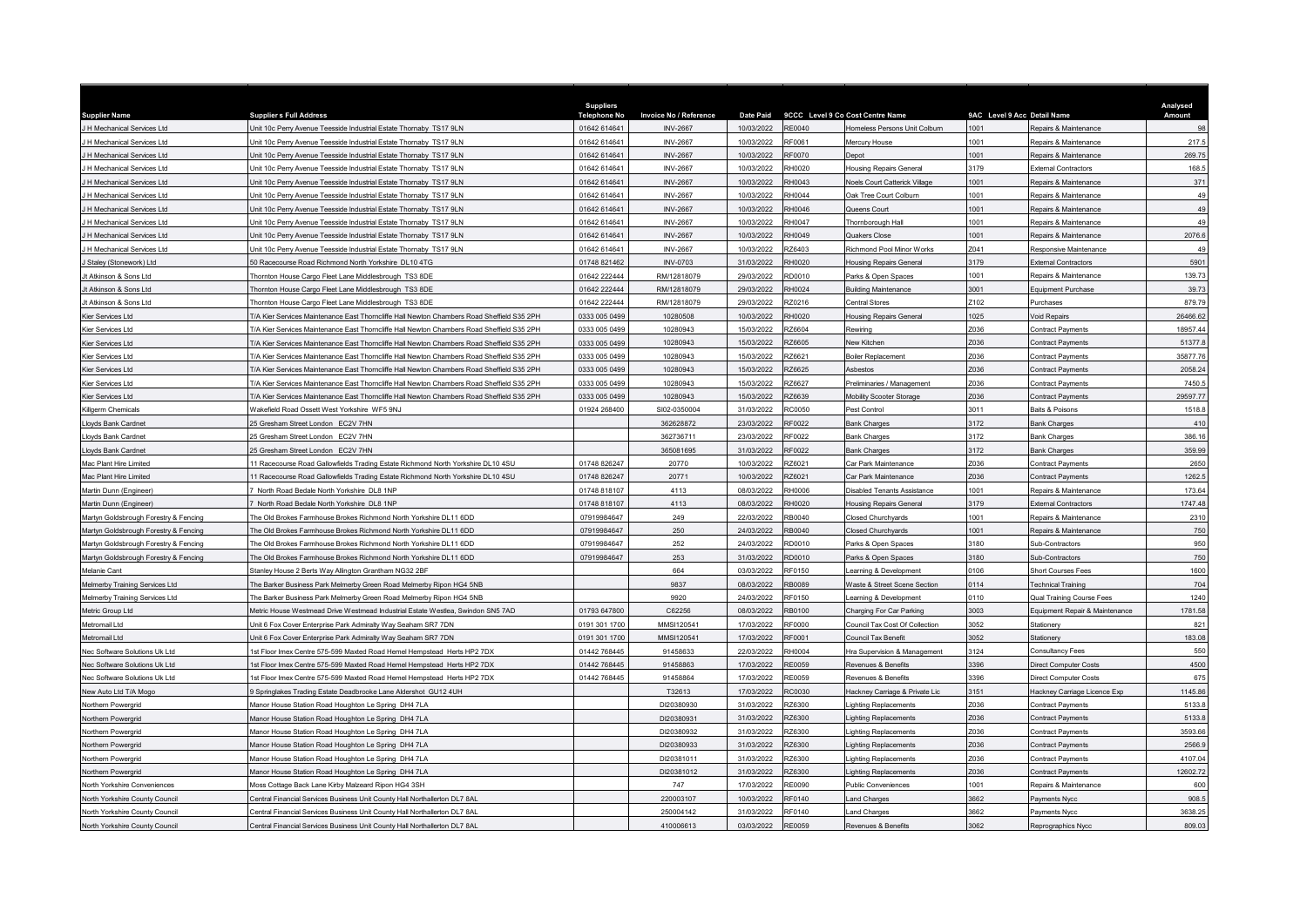| <b>Supplier Name</b>           | <b>Suppliers Full Address</b>                                                  | <b>Suppliers</b><br><b>Telephone No</b> | <b>Invoice No / Reference</b> | <b>Date Paid</b> |               | 9CCC Level 9 Co Cost Centre Name | 9AC Level 9 Acc Detail Name |                             | Analysed<br>Amount |
|--------------------------------|--------------------------------------------------------------------------------|-----------------------------------------|-------------------------------|------------------|---------------|----------------------------------|-----------------------------|-----------------------------|--------------------|
| North Yorkshire County Council | Central Financial Services Business Unit County Hall Northallerton DL7 8AL     |                                         | 410006621                     | 03/03/2022       | <b>RB0080</b> | Household Waste Collection       | 3062                        | Reprographics Nycc          | 550                |
| North Yorkshire County Council | Central Financial Services Business Unit County Hall Northallerton DL7 8AL     |                                         | 410006621                     | 03/03/2022       | RH0004        | Hra Supervision & Management     | 3062                        | Reprographics Nycc          | 747.5              |
| North Yorkshire County Council | Central Financial Services Business Unit County Hall Northallerton DL7 8AL     |                                         | 410006648                     | 15/03/2022       | <b>220258</b> | Insurance Holding Account        | Z107                        | avments                     | 3350               |
| North Yorkshire County Council | Central Financial Services Business Unit County Hall Northallerton DL7 8AL     |                                         | 410006660                     | 15/03/2022       | <b>RE0059</b> | <b>Revenues &amp; Benefits</b>   | 3062                        | Reprographics Nycc          | 1114.1             |
| North Yorkshire County Council | Central Financial Services Business Unit County Hall Northallerton DL7 8AL     |                                         | 410006661                     | 15/03/2022       | <b>RE0059</b> | Revenues & Benefits              | 3062                        | Reprographics Nyco          | 40                 |
| North Yorkshire County Council | Central Financial Services Business Unit County Hall Northallerton DL7 8AL     |                                         | 410006661                     | 15/03/2022       | RH0004        | Hra Supervision & Management     | 3062                        | eprographics Nycc           | 715.05             |
| North Yorkshire County Council | entral Financial Services Business Unit County Hall Northallerton DL7 8AL      |                                         | 410006782                     | 31/03/2022       | RF0113        | Finance Section                  | 3122                        | rofessional Fees General    | 3750               |
| North Yorkshire County Council | Central Financial Services Business Unit County Hall Northallerton DL7 8AL     |                                         | 440008174                     | 22/03/2022       | <b>RF0158</b> | Pavroll                          | 3179                        | External Contractors        | 5233               |
| North Yorkshire Timber Co Ltd  | Standard House Thurston Road Northallerton Business Park Northallerton DL6 2NA | 01609 775390                            | 6003/630406                   | 24/03/2022       | RZ0216        | Central Stores                   | Z102                        | urchases                    | 797.24             |
| Noower Ltd                     | o Box 8201 Oldbury West Midlands B69 2RH                                       | 08450 709494                            | 200219480                     | 10/03/2022       | <b>C0050</b>  | Pest Control                     | 1052                        | lectricity                  | 106.12             |
| Noower Ltd                     | O Box 8201 Oldbury West Midlands B69 2RH                                       | 08450 709494                            | 200219480                     | 10/03/2022       | RD0010        | Parks & Open Spaces              | 1052                        | Electricity                 | 19.05              |
| Npower Ltd                     | O Box 8201 Oldbury West Midlands B69 2RH                                       | 08450 709494                            | 200219480                     | 10/03/2022       | RE0040        | Homeless Persons Unit Colburn    | 1052                        | Electricity                 | 229.55             |
| Npower Ltd                     | O Box 8201 Oldbury West Midlands B69 2RH                                       | 08450 709494                            | 200219480                     | 10/03/2022       | RE0090        | <b>Public Conveniences</b>       | 052                         | <b>lectricity</b>           | 469.93             |
| Npower Ltd                     | o Box 8201 Oldbury West Midlands B69 2RH                                       | 08450 709494                            | 200219480                     | 10/03/2022       | RF0061        | Mercury House                    | 1052                        | lectricity                  | 49.52              |
| Npower Ltd                     | O Box 8201 Oldbury West Midlands B69 2RH                                       | 08450 709494                            | 200219480                     | 10/03/2022       | RH0041        | Brompton On Swale                | 1052                        | Electricity                 | 27.04              |
| Npower Ltd                     | O Box 8201 Oldbury West Midlands B69 2RH                                       | 08450 709494                            | 200219480                     | 10/03/2022       | RH0043        | Noels Court Catterick Village    | 052                         | <b>Hectricity</b>           | 256.7              |
| Npower Ltd                     | O Box 8201 Oldbury West Midlands B69 2RH                                       | 08450 709494                            | 200219480                     | 10/03/2022       | RH0044        | Oak Tree Court Colburn           | 1052                        | Electricity                 | 298.21             |
| Npower Ltd                     | O Box 8201 Oldbury West Midlands B69 2RH                                       | 08450 709494                            | 200219480                     | 10/03/2022       | RH0051        | Lighting Of Flats                | 1052                        | Electricity                 | 621.58             |
| Npower Ltd                     | O Box 8201 Oldbury West Midlands B69 2RH                                       | 08450 709494                            | 200219480                     | 03/03/2022       | RC0000        | Footway Lighting                 | 1052                        | Electricity                 | 3647.02            |
| Npower Ltd                     | O Box 8201 Oldbury West Midlands B69 2RH                                       | 08450 709494                            | 200219480                     | 03/03/2022       | RC0050        | Pest Control                     | 1052                        | lectricity                  | 406.59             |
| Npower Ltd                     | o Box 8201 Oldbury West Midlands B69 2RH                                       | 08450 709494                            | 200219480                     | 03/03/2022       | RD0010        | Parks & Open Spaces              | 1052                        | lectricity                  | 128.12             |
| Npower Ltd                     | O Box 8201 Oldbury West Midlands B69 2RH                                       | 08450 709494                            | 200219480                     | 03/03/2022       | RE0040        | Homeless Persons Unit Colburn    | 1052                        | lectricity                  | 479.18             |
| Npower Ltd                     | o Box 8201 Oldbury West Midlands B69 2RH                                       | 08450 709494                            | 200219480                     | 03/03/2022       | E0090         | Public Conveniences              | 052                         | lectricity                  | 1099.96            |
| Npower Ltd                     | o Box 8201 Oldbury West Midlands B69 2RH                                       | 08450 709494                            | 200219480                     | 03/03/2022       | RF0061        | Mercury House                    | 1052                        | lectricity                  | 118.2              |
| Npower Ltd                     | O Box 8201 Oldbury West Midlands B69 2RH                                       | 08450 709494                            | 200219480                     | 03/03/2022       | RF0070        | Depot                            | 1052                        | Electricity                 | 3646.44            |
| Nnower I td                    | O Box 8201 Oldbury West Midlands B69 2RH                                       | 08450 709494                            | 200219480                     | 03/03/2022       | RH0041        | Brompton On Swale                | 1052                        | lectricity                  | 187.49             |
| Npower Ltd                     | O Box 8201 Oldbury West Midlands B69 2RH                                       | 08450 709494                            | 200219480                     | 03/03/2022       | RH0043        | Noels Court Catterick Village    | 1052                        | lectricity                  | 529.02             |
| Npower Ltd                     | O Box 8201 Oldbury West Midlands B69 2RH                                       | 08450 709494                            | 200219480                     | 03/03/2022       | RH0044        | Oak Tree Court Colburn           | 1052                        | Electricity                 | 581.63             |
| Npower Ltd                     | O Box 8201 Oldbury West Midlands B69 2RH                                       | 08450 709494                            | 200219480                     | 03/03/2022       | RH0051        | ighting Of Flats                 | 1052                        | <b>lectricity</b>           | 3560.95            |
| Npower Ltd                     | o Box 8201 Oldbury West Midlands B69 2RH                                       | 08450 709494                            | 200219480                     | 10/03/2022       | <b>C0050</b>  | Pest Control                     | 1052                        | lectricity                  | 98.26              |
| Npower Ltd                     | o Box 8201 Oldbury West Midlands B69 2RH                                       | 08450 709494                            | 200219480                     | 10/03/2022       | RD0010        | Parks & Open Spaces              | 1052                        | lectricity                  | 38.19              |
| Npower Ltd                     | O Box 8201 Oldbury West Midlands B69 2RH                                       | 08450 709494                            | 200219480                     | 10/03/2022       | RF0040        | Homeless Persons Unit Colburn    | 052                         | <b>lectricity</b>           | 194.5              |
| Npower Ltd                     | O Box 8201 Oldbury West Midlands B69 2RH                                       | 08450 709494                            | 200219480                     | 10/03/2022       | RE0090        | <b>Public Conveniences</b>       | 1052                        | lectricity                  | 1187.52            |
| Npower Ltd                     | O Box 8201 Oldbury West Midlands B69 2RH                                       | 08450 709494                            | 200219480                     | 10/03/2022       | RF0061        | Mercury House                    | 1052                        | Electricity                 | 157.48             |
| Npower Ltd                     | O Box 8201 Oldbury West Midlands B69 2RH                                       | 08450 709494                            | 200219480                     | 10/03/2022       | <b>RF0070</b> | Depot                            | 052                         | <b>lectricity</b>           | 2292.9             |
| Npower Ltd                     | O Box 8201 Oldbury West Midlands B69 2RH                                       | 08450 709494                            | 200219480                     | 10/03/2022       | RH0041        | Brompton On Swale                | 1052                        | lectricity                  | 156.87             |
| Nnower I td                    | O Box 8201 Oldbury West Midlands B69 2RH                                       | 08450 709494                            | 200219480                     | 10/03/2022       | RH0043        | Noels Court Catterick Village    | 1052                        | <b>Hectricity</b>           | 758.43             |
| Npower Ltd                     | O Box 8201 Oldbury West Midlands B69 2RH                                       | 08450 709494                            | 200219480                     | 10/03/2022       | RH0044        | Oak Tree Court Colburn           | 1052                        | Electricity                 | 915.69             |
| Npower Ltd                     | O Box 8201 Oldbury West Midlands B69 2RH                                       | 08450 709494                            | 200219480                     | 10/03/2022       | H0045         | Barton                           | 052                         | lectricity                  | 323.56             |
| Npower Ltd                     | O Box 8201 Oldbury West Midlands B69 2RH                                       | 08450 709494                            | 200219480                     | 10/03/2022       | RH0051        | Lighting Of Flats                | 1052                        | <b>Hectricity</b>           | 3692.21            |
| Npower Ltd                     | O Box 8201 Oldbury West Midlands B69 2RH                                       | 08450 709494                            | 200219480                     | 10/03/2022       | RZ0279        | Vat                              | Z202                        | nputs Standard Rate - (Exp) |                    |
| Npower Ltd                     | O Box 8201 Oldbury West Midlands B69 2RH                                       | 08450 709494                            | 200219480                     | 29/03/2022       | RB0100        | Charging For Car Parking         | 052                         | Electricity                 | 127.69             |
| Npower Ltd                     | O Box 8201 Oldbury West Midlands B69 2RH                                       | 08450 709494                            | 200219480                     | 29/03/2022       | <b>RC0000</b> | Footway Lighting                 | 1052                        | lectricity                  | 4512.42            |
| Npower Ltd                     | O Box 8201 Oldbury West Midlands B69 2RH                                       | 08450 709494                            | 200219480                     | 29/03/2022       | RH0040        | <b>Welfare General</b>           | 1052                        | lectricity                  | 157.87             |
| Npower Ltd                     | O Box 8201 Oldbury West Midlands B69 2RH                                       | 08450 709494                            | 200219480                     | 31/03/2022       | RB0030        | Cemeteries                       | 052                         | lectricity                  | 612.1              |
| Npower Ltd                     | o Box 8201 Oldbury West Midlands B69 2RH                                       | 08450 709494                            | 200219480                     | 31/03/2022       | <b>RC0050</b> | Pest Control                     | 1052                        | lectricity                  | 320.76             |
| Npower Ltd                     | O Box 8201 Oldbury West Midlands B69 2RH                                       | 08450 709494                            | 200219480                     | 31/03/2022       | RD0010        | Parks & Open Spaces              | 1052                        | Electricity                 | 39.75              |
| Npower Ltd                     | o Box 8201 Oldbury West Midlands, B69 2RH                                      | 08450 709494                            | 200219480                     | 31/03/2022       | RE0040        | Homeless Persons Unit Colburn    | 1052                        | <b>lectricity</b>           | 493.97             |
| Npower Ltd                     | o Box 8201 Oldbury West Midlands B69 2RH                                       | 08450 709494                            | 200219480                     | 31/03/2022       | <b>RE0090</b> | <b>Public Conveniences</b>       | 1052                        | lectricity                  | 839.06             |
| Nnower I td                    | O Box 8201 Oldbury West Midlands B69 2RH                                       | 08450 709494                            | 200219480                     | 31/03/2022       | RF0061        | Mercury House                    | 1052                        | lectricity                  | 1915.36            |
| Npower Ltd                     | O Box 8201 Oldbury West Midlands B69 2RH                                       | 08450 709494                            | 200219480                     | 31/03/2022       | RF0070        | Depot                            | 1052                        | lectricity                  | 3297.01            |
| Npower Ltd                     | o Box 8201 Oldbury West Midlands B69 2RH                                       | 08450 709494                            | 200219480                     | 31/03/2022       | RH0041        | Brompton On Swale                | 1052                        | lectricity                  | 53.84              |
| Npower Ltd                     | Po Box 8201 Oldbury West Midlands B69 2RH                                      | 08450 709494                            | 200219480                     | 31/03/2022       | RH0043        | Noels Court Catterick Village    | 1052                        | Electricity                 | 477.14             |
|                                |                                                                                |                                         |                               |                  |               |                                  |                             |                             |                    |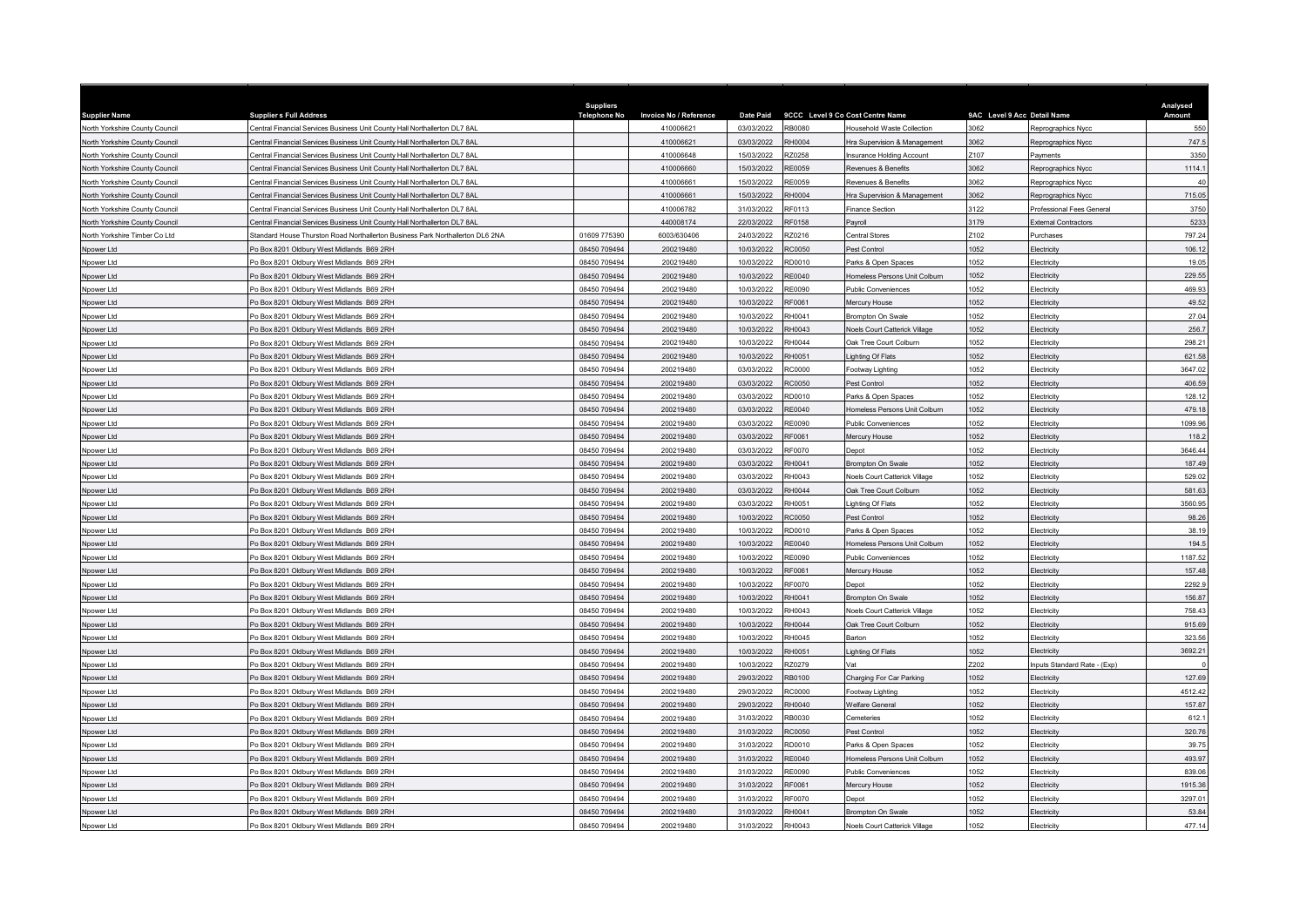|                                             |                                                                                                                                                                    | <b>Suppliers</b>            |                        |                          |                  |                                      |                             |                                                                  | Analysed        |
|---------------------------------------------|--------------------------------------------------------------------------------------------------------------------------------------------------------------------|-----------------------------|------------------------|--------------------------|------------------|--------------------------------------|-----------------------------|------------------------------------------------------------------|-----------------|
| <b>Supplier Name</b>                        | <b>Supplier s Full Address</b>                                                                                                                                     | <b>Telephone No</b>         | Invoice No / Reference | <b>Date Paid</b>         |                  | 9CCC Level 9 Co Cost Centre Name     | 9AC Level 9 Acc Detail Name |                                                                  | Amount          |
| Npower Ltd                                  | Po Box 8201 Oldbury West Midlands B69 2RH                                                                                                                          | 08450 709494                | 200219480              | 31/03/2022               | RH0044           | Oak Tree Court Colburn               | 1052                        | <b>lectricity</b>                                                | 528.34          |
| Nnower I td                                 | Po Box 8201 Oldbury West Midlands B69 2RH                                                                                                                          | 08450 709494                | 200219480              | 31/03/2022               | RH0045           | Barton                               | 1052                        | Electricity                                                      | 238.44          |
| Npower Ltd                                  | Po Box 8201 Oldbury West Midlands B69 2RH                                                                                                                          | 08450 709494                | 200219480              | 31/03/2022               | RH0046           | Queens Court                         | 1052                        | lectricity                                                       | 424.04          |
| Npower Ltd                                  | Po Box 8201 Oldbury West Midlands B69 2RH                                                                                                                          | 08450 709494                | 200219480              | 31/03/2022               | RH0047           | Thornborough Hall                    | 1052                        | lectricity                                                       | 528.09          |
| Npower Ltd                                  | Po Box 8201 Oldbury West Midlands B69 2RH                                                                                                                          | 08450 709494                | 200219480              | 31/03/2022               | RH0049           | <b>Quakers Close</b>                 | 1052                        | lectricity                                                       | 333.43          |
| Npower Ltd                                  | Po Box 8201 Oldbury West Midlands B69 2RH                                                                                                                          | 08450 709494                | 200219480              | 31/03/2022               | RH0051           | ighting Of Flats                     | 1052                        | Electricity                                                      | 2957.82         |
| Npower Ltd                                  | O Box 8201 Oldbury West Midlands B69 2RH                                                                                                                           | 08450 709494                | 200219480              | 31/03/2022               | <b>Z0279</b>     |                                      | 202                         | nputs Standard Rate - (Exp)                                      |                 |
| Nycc C/O Yorwaste Ltd                       | fount View Standard Way Business Park Northallerton North Yorkshire DL6 2YD                                                                                        | 0845 3008889                | NYSI221021             | 24/03/2022               | RB0083           | Dry Recycling                        | 3169                        | <b>Sate Fee</b>                                                  | 8125.42         |
| O2 Telefonica Uk Limited                    | 260 Bath Road Slough Berkshire SL1 4DX                                                                                                                             | 0113 272 2000               | 9827830                | 23/03/2022               | RF0087           | Senior Management Team               | 3007                        | urniture Purchase                                                | 45.12           |
| Peart Access Ramps Ltd                      | Baltic Street Hartlepool TS25 1PW                                                                                                                                  | 01429 852152                | 403063                 | 29/03/2022               | RZ6701           | Disabled Facilities Grants           | 7450                        | Capital Grants                                                   | 3929            |
| Permiserve Ltd                              | /incent'S Yard 23 Alphabet Mews London SW9 0FN                                                                                                                     | 020 7582 9579               | 43218                  | 15/03/2022               | <b>RB0082</b>    | <b>Green Waste</b>                   | 3001                        | Equipment Purchase                                               | 8113            |
| Phoenix Software Limited                    | Blenheim House York Road Pocklington York YO42 1NS                                                                                                                 | 01904 562200                | OP/I923394             | 08/03/2022               | RF0169           | <b>Technology Services</b>           | 3388                        | Security                                                         | 969             |
| Ppg Architectural Coatings Emea             | Huddersfield Road Birstall Batley West Yorkshire WF17 9XA                                                                                                          | 01924 354670                | 4481704666             | 08/03/2022               | 370216           | Central Stores                       | 102                         | <b>Purchases</b>                                                 | 558.2           |
| Prism Medical Uk                            | Jnit 4 Jubilee Business Park Jubilee Way Grange Moor Wakefield West Yorkshire WF4 4TD                                                                              | 01422 26001                 | 5501299                | 15/03/2022               | RZ6603           | Adaptations                          | 7036                        | <b>Contract Payments</b>                                         | 2690.69         |
| Prism Medical Uk                            | Unit 4 Jubilee Business Park Jubilee Way Grange Moor Wakefield West Yorkshire WF4 4TD                                                                              | 01422 26001                 | 5504697                | 29/03/2022               | RZ6701           | <b>Disabled Facilities Grants</b>    | Z450                        | Capital Grants                                                   | 3188.44         |
| Prism Medical Uk                            | Jnit 4 Jubilee Business Park Jubilee Way Grange Moor Wakefield West Yorkshire WF4 4TD                                                                              | 01422 260011                | 5512956                | 24/03/2022               | RZ6701           | <b>Disabled Facilities Grants</b>    | Z450                        | Capital Grants                                                   | 4828            |
| Prism Medical Uk                            | Jnit 4 Jubilee Business Park Jubilee Way Grange Moor Wakefield West Yorkshire WF4 4TD                                                                              | 01422 26001                 | 5512958                | 24/03/2022               | RZ6701           | <b>Disabled Facilities Grants</b>    | Z450                        | Capital Grants                                                   | 4650            |
| Proportion Marketing Limited                | Suite8 Springboard Business Centre Ellerbeck Way Stokesley TS9 5JZ                                                                                                 | 01642 715310                | 2442                   | 24/03/2022               | RA0040           | Funding                              | 3532                        | Grants                                                           | 4000            |
|                                             | Pts House Eldon Way Crick Northants NN6 7SL                                                                                                                        |                             | 128787                 | 31/03/2022               | RZ0216           | Central Stores                       | Z102                        | Purchases                                                        | 711.06          |
| Pwlb                                        | Direct Debit Half Yearly                                                                                                                                           |                             | PW494058 - 03/03/2022  | 31/03/2022               | RF0112           | Miscellaneous Finance                | 3631                        | nterest                                                          | 28312.5         |
| Pwlb                                        | Direct Debit Half Yearly                                                                                                                                           |                             | PW500480 28032022      | 31/03/2022               | RH2002           | nterest Expenditure                  | 3631                        | <b>nterest</b>                                                   | 167667.81       |
| Pwlb                                        | Direct Debit Half Yearly                                                                                                                                           |                             | PW500480 28032022      | 31/03/2022               | RZ0421           | Hra Self-Financing                   | Z088                        | Principal                                                        | 545228.69       |
| Resource Management Solutions               | Victoria Road Darlington Co Durham DL1 5SJ                                                                                                                         | 01325 389333                | 53255                  | 03/03/2022               | <b>RB0080</b>    | Household Waste Collection           | 0007                        | Agency & Contracted Staff                                        | 1036.07         |
| Resource Management Solutions               | Victoria Road Darlington Co Durham DI 15SJ                                                                                                                         | 01325 389333                | 53289                  | 10/03/2022               | RB0080           | lousehold Waste Collection           | 0007                        | Agency & Contracted Staff                                        | 1133.17         |
| Resource Management Solutions               | 3 Victoria Road Darlington Co Durham DL1 5SJ                                                                                                                       | 01325 389333                | 53324                  | 17/03/2022               | <b>RB0080</b>    | Household Waste Collection           | 0007                        | Agency & Contracted Staff                                        | 1420.5          |
| Resource Management Solutions               | Victoria Road Darlington Co Durham DL1 5SJ                                                                                                                         | 01325 389333                | 53352                  | 24/03/2022               | RB0080           | Household Waste Collection           | 0007                        | Agency & Contracted Staff                                        | 1977.54         |
| Resource Management Solutions               | 3 Victoria Road Darlington Co Durham DL1 5SJ                                                                                                                       | 01325 389333                | 53382                  | 31/03/2022               | <b>B0080</b>     | <b>Household Waste Collection</b>    | 0007                        | Agency & Contracted Staff                                        | 2297.02         |
| Rexel                                       | lewey & Eyre 1120 Europa Boulevard Gemini Retail Park Warrington WA5 7UW                                                                                           |                             | 128319                 | 15/03/2022               | RZ0216           | Central Stores                       | Z102                        | Purchases                                                        | 591.2           |
| Rexel                                       | lewey & Eyre 1120 Europa Boulevard Gemini Retail Park Warrington WA5 7UW                                                                                           |                             | 128530                 | 24/03/2022               | RZ0216           | Central Stores                       | 2102                        | Purchases                                                        | 676.08          |
| Rexel                                       | Vewey & Eyre 1120 Europa Boulevard Gemini Retail Park Warrington WA5 7UW                                                                                           |                             | 128727                 | 24/03/2022               | RZ0216           | Central Stores                       | Z102                        | Purchases                                                        | 1126.8          |
| Roadvert Limited                            | Unit1 St Marys Business Park Albany Road Market Harborough Leicestershire LE16 7QJ                                                                                 | 01858 432849                | 22479                  | 08/03/2022               | <b>RB0080</b>    | Household Waste Collection           | 3691                        | <b>Advertising General</b>                                       | 5520            |
| Rospa Playsafety Ltd                        | Jnit 78 Shrivenham Hundred Business Park Watchfield Swindon SN6 8TY                                                                                                | 01793                       | 61353                  | 31/03/2022               | RF0150           | earning & Development                | 0113                        | Qual Training Exam & Other Exp                                   | 525             |
| Rospa Playsafety Ltd                        | Jnit 78 Shrivenham Hundred Business Park Watchfield Swindon SN6 8TY                                                                                                | 01793                       | 61353                  | 31/03/2022               | RF0150           | earning & Development                | 0114                        | <b>Fechnical Training</b>                                        | 1245            |
| S C Electrics                               | l l'Anson Road Richmond North Yorkshire DL10 4LN                                                                                                                   | 07802188835                 | 12351                  | 03/03/2022               | <b>RE0040</b>    | Iomeless Persons Unit Colburn        | 1001                        | Repairs & Maintenance                                            | 191.5           |
| S C Electrics                               | FAnson Road Richmond North Yorkshire DL10 4LN                                                                                                                      | 07802188835                 | 12351                  | 03/03/2022               | RH0020           | <b>Housing Repairs General</b>       | 3179                        | <b>External Contractors</b>                                      | 3508.43         |
| S C Electrics                               | l l'Anson Road Richmond North Yorkshire DL10 4LN                                                                                                                   | 07802188835                 | 12351                  | 03/03/2022               | RH0046           | Queens Court                         | 1001                        | Repairs & Maintenance                                            | 76              |
| S C Electrics                               | 9 l'Anson Road Richmond North Yorkshire DL10 4LN                                                                                                                   | 07802188835                 | 12353                  | 03/03/2022               | RH0046           | Queens Court                         | 1001                        | Repairs & Maintenance                                            | 1935.27         |
| S C Electrics                               | 9 l'Anson Road Richmond North Yorkshire DL10 4LN                                                                                                                   | 07802188835                 | 12364                  | 17/03/2022               | RH0020           | <b>Housing Repairs General</b>       | 1025                        | <b>Void Repairs</b>                                              | 72              |
| S C Electrics                               | FAnson Road Richmond North Yorkshire DL10 4LN                                                                                                                      | 07802188835                 | 12364                  | 17/03/2022               | RH0020           | <b>Housing Repairs General</b>       | 3179                        | sternal Contractors                                              | 2414.64         |
| S C Electrics                               | 9 l'Anson Road Richmond North Yorkshire DL10 4LN                                                                                                                   | 07802188835                 | 12364                  | 17/03/2022               | RH0051           | Lighting Of Flats                    | 1001                        | Repairs & Maintenance                                            | 198.5           |
| S C Flectrics                               | 9 l'Anson Road Richmond North Yorkshire DL10 4LN                                                                                                                   | 07802188835                 | 12369                  | 22/03/2022               | RH0026           | <b>Environmental Improvements</b>    | 1001                        | Repairs & Maintenance                                            | 4306.9          |
| Scrutiny And Empowerment Partners Ltd (Sep) | 11 Hope Place Liverpool L1 9BG                                                                                                                                     | 07867 974659                | 99/SEPMEMRICHMONDDC    | 08/03/2022               | RH0004           | Hra Supervision & Management         | 3609                        | <b>Tenants Forum</b>                                             | 500             |
| Secureshield Limited                        | 9/18 Ruby Court Wesley Drive Benton Square Industrial Estate Newcastle NE12 9UP                                                                                    | 03303530250                 | 27684                  | 10/03/2022               | RH0041           | Brompton On Swale                    | 003                         | Equipment Repair & Maintenance                                   | 78.18           |
| Secureshield Limited                        | 9/18 Ruby Court Wesley Drive Benton Square Industrial Estate Newcastle NE12 9UP                                                                                    | 03303530250                 | 27684                  | 10/03/2022               | RH0043           | <b>Voels Court Catterick Village</b> | 3003                        | Equipment Repair & Maintenance                                   | 156.3           |
| Secureshield Limited                        |                                                                                                                                                                    | 03303530250                 | 27684                  | 10/03/2022               | RH0044           | Oak Tree Court Colburn               | 3003                        |                                                                  | 78.15           |
| Secureshield Limited                        | 9/18 Ruby Court Wesley Drive Benton Square Industrial Estate Newcastle NE12 9UP<br>9/18 Ruby Court Wesley Drive Benton Square Industrial Estate Newcastle NE12 9UP | 03303530250                 | 27684                  | 10/03/2022               | RH0045           | <b>Barton</b>                        | 3003                        | Equipment Repair & Maintenance<br>Equipment Repair & Maintenance | 78.15           |
|                                             |                                                                                                                                                                    | 03303530250                 | 27684                  | 10/03/2022               | RH0046           |                                      | 3003                        |                                                                  | 78.15           |
| Secureshield Limited                        | 9/18 Ruby Court Wesley Drive Benton Square Industrial Estate Newcastle NE12 9UP                                                                                    |                             |                        |                          |                  | Queens Court                         |                             | Equipment Repair & Maintenance                                   |                 |
| Secureshield Limited                        | 9/18 Ruby Court Wesley Drive Benton Square Industrial Estate Newcastle NE12 9UP                                                                                    | 03303530250<br>0800 0471999 | 27684<br>56986         | 10/03/2022<br>24/03/2022 | RH0049<br>RH0051 | Quakers Close                        | 3003<br>1001                | Equipment Repair & Maintenance                                   | 78.15<br>609.36 |
| Security & Fire Experts Ltd                 | Jnit 9 J2 Business Park Bridge Hall Lane Bury BL9 7NY                                                                                                              |                             |                        |                          |                  | ighting Of Flats                     |                             | Repairs & Maintenance                                            |                 |
| Security & Fire Experts Ltd                 | Jnit 9 J2 Business Park Bridge Hall Lane Bury BL9 7NY                                                                                                              | 0800 0471999                | 57023                  | 17/03/2022               | RE0041           | Homelessness Prevention              | 1001                        | <b>Repairs &amp; Maintenance</b>                                 | 150             |
| Security & Fire Experts Ltd                 | Jnit 9 J2 Business Park Bridge Hall Lane Bury BL9 7NY                                                                                                              | 0800 0471999                | 57023                  | 17/03/2022               | RF0061           | Mercury House                        | 1001                        | Repairs & Maintenance                                            | 175             |
| Security & Fire Experts Ltd                 | Jnit 9 J2 Business Park Bridge Hall Lane Bury BL9 7NY                                                                                                              | 0800 0471999                | 57023                  | 17/03/2022               | RF0070           | Depot                                | 1001                        | Repairs & Maintenance                                            | 260             |
| Security & Fire Experts Ltd                 | Unit 9 J2 Business Park Bridge Hall Lane Bury BL9 7NY                                                                                                              | 0800 0471999                | 57023                  | 17/03/2022               | RH0041           | Brompton On Swale                    | 1001                        | Repairs & Maintenance                                            | 75              |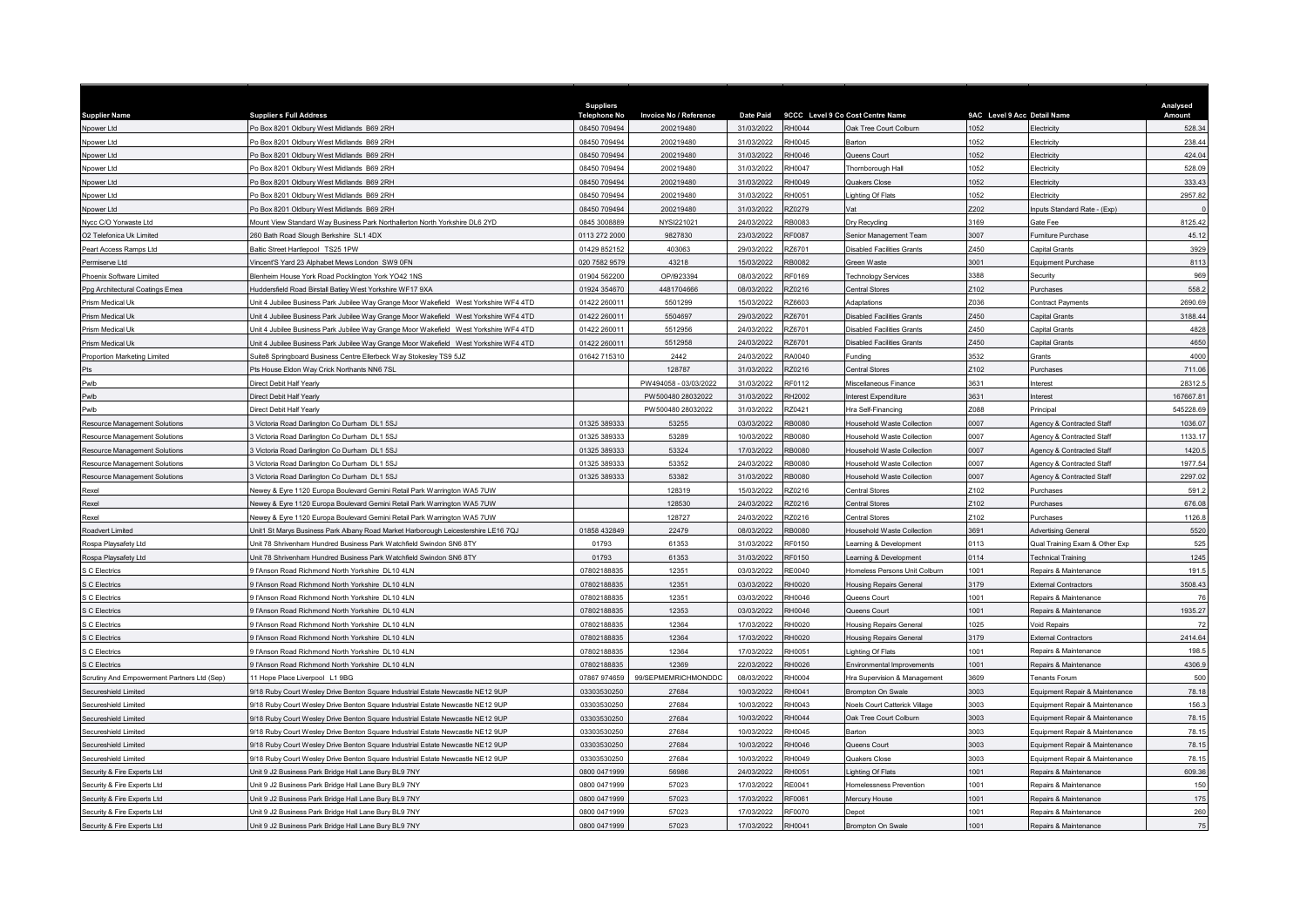| <b>Supplier Name</b>                                     | <b>Supplier s Full Address</b>                                             | <b>Suppliers</b><br><b>Telephone No</b> | <b>Invoice No / Reference</b> | <b>Date Paid</b>         |                  | 9CCC Level 9 Co Cost Centre Name                                 | 9AC Level 9 Acc Detail Name |                                     | Analysed<br>Amount |
|----------------------------------------------------------|----------------------------------------------------------------------------|-----------------------------------------|-------------------------------|--------------------------|------------------|------------------------------------------------------------------|-----------------------------|-------------------------------------|--------------------|
| Security & Fire Experts Ltd                              | Jnit 9 J2 Business Park Bridge Hall Lane Bury BL9 7NY                      | 0800 0471999                            | 57023                         | 17/03/2022               | RH0043           | Noels Court Catterick Village                                    | 1001                        | Repairs & Maintenance               | 150                |
| Security & Fire Experts Ltd                              | Jnit 9 J2 Business Park Bridge Hall Lane Bury BL9 7NY                      | 0800 0471999                            | 57023                         | 17/03/2022               | RH0044           | Oak Tree Court Colburn                                           | 1001                        | Repairs & Maintenance               | 75                 |
| ecurity & Fire Experts Ltd                               | Jnit 9 J2 Business Park Bridge Hall Lane Bury BL9 7NY                      | 0800 0471999                            | 57023                         | 17/03/2022               | RH0045           | <b>Barton</b>                                                    | 1001                        | Repairs & Maintenance               | 125                |
| ecurity & Fire Experts Ltd                               | Jnit 9 J2 Business Park Bridge Hall Lane Bury BL9 7NY                      | 0800 0471999                            | 57023                         | 17/03/2022               | RH0046           | Queens Court                                                     | 1001                        | Repairs & Maintenance               | 75                 |
| Security & Fire Experts Ltd                              | Jnit 9 J2 Business Park Bridge Hall Lane Bury BL9 7NY                      | 0800 0471999                            | 57023                         | 17/03/2022               | RH0047           | Thornborough Hall                                                | 1001                        | Repairs & Maintenance               | 75                 |
| Security & Fire Experts Ltd                              | Jnit 9 J2 Business Park Bridge Hall Lane Bury BL9 7NY                      | 0800 0471999                            | 57023                         | 17/03/2022               | RH0051           | ighting Of Flats                                                 | 1001                        | Repairs & Maintenance               | 820                |
| Security & Fire Experts Ltd                              | Jnit 9 J2 Business Park Bridge Hall Lane Bury BL9 7NY                      | 0800 0471999                            | 57023                         | 17/03/2022               | RZ6403           | Richmond Pool Minor Works                                        | Z041                        | Responsive Maintenance              | 70                 |
| Shaw & Sons Ltd                                          | Shaway House 21 Bourne Park Bourne Road Crayford DA1 4BZ                   | 01322 621100                            | 0000284551                    | 24/03/2022               | RE0021           | <b>County Elections</b>                                          | 3052                        | <b>Stationery</b>                   | 1382.1             |
| Simon Winstanley Ltd                                     | Jnits 1 & 2 Leyburn Business Park Leyburn North Yorkshire DL8 5QA          | 01969 623820                            | 137007                        | 15/03/2022               | <b>226203</b>    | Plant & Vehicles                                                 | Z102                        | Purchases                           | 18700              |
| Sky Uk I td                                              | Macintosh Road Kirkton Campus Livingston West Lothian EH54 7BW             |                                         | 70503513                      | 24/03/2022               | RF0194           | <b>Business &amp; Community</b>                                  | 3532                        | <b>Grants</b>                       | 15000              |
| Snap Surveys Ltd                                         | 1/5 Mead Court Cooper Road Thornbury Bristol BS35 3UW                      | 01454 280840                            | 79974                         | 03/03/2022               | RB0020           | <b>Planning Policy</b>                                           | 3396                        | <b>Direct Computer Costs</b>        | 1025               |
| Stainton Lighting Design Services Ltd                    | Billingham Reach Industrial Estate Haverton Hill Stockton On Tees TS23 1PX | 01642 766114                            | 3818                          | 15/03/2022               | RC0000           | Footway Lighting                                                 | 3124                        | <b>Consultancy Fees</b>             | 1542.12            |
| Stockton On Tees Borough Council                         | o Box 877 Stockton On Tees Ts19 1ja TS19 1JA                               | 01642 52838                             | 643971                        | 24/03/2022               | RF0158           | Payroll                                                          | 3179                        | <b>External Contractors</b>         | 7560               |
| iure Maintenance Limited                                 | Jnit 16 The Matchworks Speke Road Liverpool L19 2RF                        | 0151 7285700                            | 323215                        | 08/03/2022               | RB0030           | Cemeteries                                                       | 1015                        | Gas Servicing Contract              | 6.32               |
| ure Maintenance Limited                                  | Jnit 16 The Matchworks Speke Road Liverpool L19 2RF                        | 0151 7285700                            | 323215                        | 08/03/2022               | RH0004           | Hra Supervision & Management                                     | 0131                        | <b>Removal/Relocation Expenses</b>  | 56.88              |
| ure Maintenance Limited                                  | Jnit 16 The Matchworks Speke Road Liverpool L19 2RF                        | 0151 7285700                            | 323215                        | 08/03/2022               | RH0020           | <b>Housing Repairs General</b>                                   | 1015                        | <b>Sas Servicing Contract</b>       | 9033.92            |
| ure Maintenance Limited                                  | Jnit 16 The Matchworks Speke Road Liverpool L19 2RF                        | 0151 7285700                            | 323848                        | 15/03/2022               | RH0020           | <b>Housing Repairs General</b>                                   | 1015                        | <b>Gas Servicing Contract</b>       | 742.8              |
| ure Maintenance Limited                                  | Jnit 16 The Matchworks Speke Road Liverpool L19 2RF                        | 0151 7285700                            | 323850                        | 15/03/2022               | RH0020           | <b>Housing Repairs General</b>                                   | 1015                        | as Servicing Contract               | 817.08             |
| ure Maintenance Limited                                  | Jnit 16 The Matchworks Speke Road Liverpool L19 2RF                        | 0151 7285700                            | 323851                        | 15/03/2022               | RH0020           | Housing Repairs General                                          | 1015                        | <b>Gas Servicing Contract</b>       | 504.82             |
| ure Maintenance Limited                                  | nit 16 The Matchworks Speke Road Liverpool L19 2RF                         | 0151 7285700                            | 323856                        | 15/03/2022               | RH0020           | <b>Housing Repairs General</b>                                   | 1015                        | <b>Sas Servicing Contract</b>       | 727.66             |
| Sure Maintenance Limited                                 | Jnit 16 The Matchworks Speke Road Liverpool 119 2RF                        | 0151 7285700                            | 324445                        | 17/03/2022               | RH0020           | Housing Repairs Genera                                           | 1015                        | <b>Sas Servicing Contract</b>       | 705.66             |
| ure Maintenance Limited                                  | Jnit 16 The Matchworks Speke Road Liverpool L19 2RF                        | 0151 7285700                            | 324446                        | 17/03/2022               | RH0020           | <b>Housing Repairs General</b>                                   | 1015                        | Gas Servicing Contract              | 519.96             |
| ure Maintenance Limited                                  | Init 16 The Matchworks Speke Road Liverpool L19 2RF                        | 0151 7285700                            | 325471                        | 31/03/2022               | RH0020           | <b>Housing Repairs General</b>                                   | 1025                        | oid Repairs                         | 462.54             |
| ure Maintenance Limited                                  | Init 16 The Matchworks Speke Road Liverpool L19 2RF                        | 0151 7285700                            | 325471                        | 31/03/2022               | RH0020           | Housing Repairs Genera                                           | 3179                        | External Contractors                | 248.73             |
| The Oyster Partnership Ltd                               | St Albans House 57-59 Haymarket London SW1Y 4QX                            | 020 7766 9000                           | 10921189                      | 10/03/2022               | RB0019           | Development Management Section                                   | 0007                        | Agency & Contracted Staff           | 525                |
| The Oyster Partnership Ltd                               | St Albans House 57-59 Haymarket London SW1Y 4QX                            | 020 7766 9000                           | 10921719                      | 03/03/2022               | RE0041           | Homelessness Prevention                                          | 0007                        | Agency & Contracted Staff           | 981.75             |
| The Oyster Partnership Ltd                               | It Albans House 57-59 Haymarket London SW1Y 4QX                            | 020 7766 900                            | 10921720                      | 10/03/2022               | RB0059           | Environmental Health Section                                     | 0007                        | <b>Agency &amp; Contracted Staf</b> | 1698.75            |
| The Oyster Partnership I td                              | St Albans House 57-59 Haymarket London SW1Y 4QX                            | 020 7766 9000                           | 10922265                      | 03/03/2022               | RB0019           | Development Management Section                                   | 0007                        | Agency & Contracted Staff           | 1080               |
| The Ovster Partnership I td                              | It Albans House 57-59 Haymarket London SW1Y 4QX                            | 020 7766 9000                           | 10922266                      | 03/03/2022               | RE0041           | Homelessness Prevention                                          | 0007                        | Agency & Contracted Staff           | 1130.25            |
| The Oyster Partnership Ltd                               | St Albans House 57-59 Haymarket London SW1Y 4QX                            | 020 7766 9000                           | 10922267                      | 10/03/2022               | RB0059           | Environmental Health Section                                     | 0007                        | Agency & Contracted Staff           | 1766.25            |
| The Oyster Partnership Ltd                               | St Albans House 57-59 Haymarket London SW1Y 4QX                            | 020 7766 9000                           | 10922808                      | 24/03/2022               | RE0041           | Homelessness Prevention                                          | 0007                        | Agency & Contracted Staff           | 1320               |
| The Oyster Partnership Ltd                               | t Albans House 57-59 Haymarket London SW1Y 4QX                             | 020 7766 9000                           | 10923389                      | 17/03/2022               | RB0059           | Environmental Health Section                                     | 0007                        | Agency & Contracted Staff           | 1710               |
| The Oyster Partnership Ltd                               | t Albans House 57-59 Haymarket London SW1Y 4QX                             | 020 7766 9000                           | 10923391                      | 22/03/2022               | RE0041           | Homelessness Prevention                                          | 0007                        | Agency & Contracted Staff           | 1303.5             |
| The Ovster Partnership I td                              | St Albans House 57-59 Haymarket London SW1Y 4QX                            | 020 7766 9000                           | 10923392                      | 17/03/2022               | RB0059           | Environmental Health Section                                     | 0007                        | Agency & Contracted Staff           | 1665               |
| The Ovster Partnership Ltd                               | St Albans House 57-59 Haymarket London SW1Y 4QX                            | 020 7766 9000                           | 10923894                      | 22/03/2022               | RB0019           |                                                                  | 0007                        | <b>Agency &amp; Contracted Staf</b> | 525                |
|                                                          | t Albans House 57-59 Haymarket London, SW1Y 4OX                            | 020 7766 9000                           | 10923895                      | 22/03/2022               | RB0019           | Development Management Section                                   | 0007                        |                                     |                    |
| The Oyster Partnership Ltd<br>The Ovster Partnership Ltd | St Albans House 57-59 Haymarket London, SW1Y 4OX                           | 020 7766 9000                           | 10923896                      | 24/03/2022               | RE0041           | Development Management Section<br><b>Homelessness Prevention</b> | 0007                        | Agency & Contracted Staff           | 1240.8<br>1314.39  |
|                                                          |                                                                            |                                         |                               |                          |                  |                                                                  |                             | Agency & Contracted Staf            |                    |
| The Oyster Partnership Ltd                               | St Albans House 57-59 Haymarket London SW1Y 4QX                            | 020 7766 9000<br>020 7766 9000          | 10923897<br>10924469          | 24/03/2022<br>29/03/2022 | RB0059<br>RB0019 | Environmental Health Section                                     | 0007<br>0007                | Agency & Contracted Staff           | 1665               |
| The Oyster Partnership Ltd                               | It Albans House 57-59 Haymarket London SW1Y 4QX                            |                                         |                               |                          |                  | Development Management Section                                   | 0007                        | Agency & Contracted Staff           | 525                |
| The Oyster Partnership Ltd                               | St Albans House 57-59 Haymarket London SW1Y 4QX                            | 020 7766 9000                           | 10924470                      | 29/03/2022               | RB0019           | Development Management Section                                   |                             | Agency & Contracted Staf            | 1447.6             |
| Tmp (Uk) Ltd                                             | 265 Tottenham Court Road London W1T 7RQ                                    | 0207 4108400                            | 230227                        | 24/03/2022               | RB0019           | Development Management Section                                   | 3691                        | <b>Advertising General</b>          | 1052.56            |
| Tmp (Uk) Ltd                                             | 65 Tottenham Court Road London W1T 7RQ                                     | 0207 4108400                            | 235375                        | 17/03/2022               | RF0000           | Council Tax Cost Of Collection                                   | 691                         | <b>Advertising General</b>          | 1991.3             |
| Tmp (Uk) Ltd                                             | 265 Tottenham Court Road London W1T 7RQ                                    | 0207 4108400                            | 236132                        | 22/03/2022               | RB0019           | Development Management Section                                   | 3691                        | <b>Advertising Genera</b>           | 607.9              |
| Tmp (Uk) Ltd                                             | 265 Tottenham Court Road London W1T 7RQ                                    | 0207 4108400                            | 238979                        | 31/03/2022               | RB0019           | Development Management Section                                   | 3691                        | Advertising General                 | 673.77             |
| <b>Tolent Solutions Limited</b>                          | Jerwent House 5th Avenue Business Park Team Valley Gateshead NE11 0NL      | 0333 101 3110                           | <b>TSA07042</b>               | 22/03/2022               | RH0020           | <b>Housing Repairs General</b>                                   | 1025                        | /oid Repairs                        | 1254               |
| <b>Tolent Solutions Limited</b>                          | erwent House 5th Avenue Business Park Team Valley Gateshead NE11 0NL       | 0333 101 3110                           | <b>TSA07044</b>               | 22/03/2022               | RH0020           | <b>Housing Repairs General</b>                                   | 1025                        | oid Repairs                         | 721.5              |
| <b>Tolent Solutions Limited</b>                          | Jerwent House 5th Avenue Business Park Team Valley Gateshead NF11 0NI      | 0333 101 3110                           | TSA07183                      | 29/03/2022               | RH0020           | <b>Housing Repairs General</b>                                   | 1025                        | oid Repairs                         | 534                |
| <b>Tolent Solutions Limited</b>                          | Jerwent House 5th Avenue Business Park Team Valley Gateshead NE11 0NL      | 0333 101 3110                           | <b>TSA07184</b>               | 29/03/2022               | RH0020           | <b>Housing Repairs General</b>                                   | 1025                        | /oid Repairs                        | 526.5              |
| olent Solutions Limited                                  | erwent House 5th Avenue Business Park Team Valley Gateshead NE11 0NL       | 0333 101 3110                           | <b>TSA07238</b>               | 31/03/2022               | <b>RH0020</b>    | <b>Housing Repairs General</b>                                   | 1025                        | oid Repairs                         | 796.5              |
| <b>Truck Technics Ltd</b>                                | Vashfold Farm Moor Road Leyburn North Yorkshire DL8 5JZ                    | 01969 624188                            | 046998                        | 10/03/2022               | RT0000           | Transport                                                        | 2002                        | Repairs & Maintenance-Vehicles      | 969.93             |
| <b>Truck Technics Ltd</b>                                | Vashfold Farm Moor Road Leyburn North Yorkshire DL8 5JZ                    | 01969 624188                            | 047176                        | 24/03/2022               | RT0000           | Transport                                                        | 2002                        | Repairs & Maintenance-Vehicles      | 904.85             |
| Truck Technics Ltd                                       | Vashfold Farm Moor Road Leyburn North Yorkshire DL8 5JZ                    | 01969 624188                            | 047177                        | 24/03/2022               | RT0000           | Transport                                                        | 2002                        | Repairs & Maintenance-Vehicles      | 519.13             |
| Truck Technics Ltd                                       | Washfold Farm Moor Road Leyburn North Yorkshire DL8 5JZ                    | 01969 624188                            | 047183                        | 24/03/2022               | RT0000           | Transport                                                        | 2002                        | Repairs & Maintenance-Vehicles      | 788.24             |